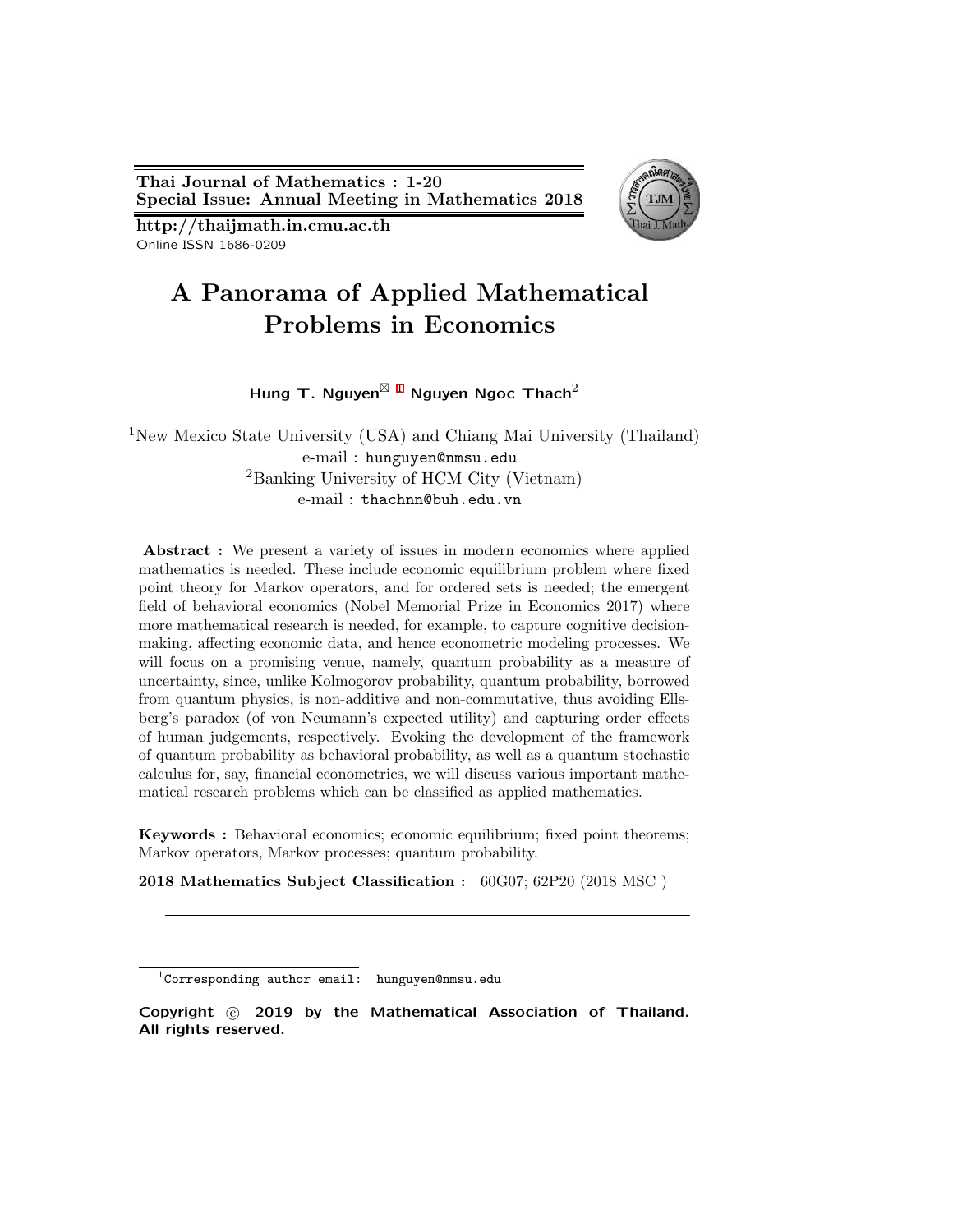## **1 Introduction**

Upfront, this talk is about applied mathematics for mathematicians. Here, by "Applied Mathematics", where the emphasis (or distinction) is on the noun "Mathematics" (not the adjective "Applied"), we mean mathematical research problems arising from specific application domains, and aiming at solving problems The classical example is Newton's calculus for describing quantitatively his second law of motion (in which, when a force is applied to a moving object, the object changes its velocity) and coming back to derive his explicit second law of motion for us to build airplanes!

Another example of developimg new mathematics in science came from the failure of Newton mechanics (based on his calculus and differential equations) to explain the phenomenon of "blackbody radiation" at the beginning of the 20th century, leading von Neumann to develop what we know now as functional analysis, which, in turn, provide us with our i-phones!

This is in sharp constrast with "Mathematical Applications" research, where the emphasis is on "Applications", and the adjective "Mathematical" is just used to remind us that we simply use existing mathematical knowledge to solve some probkems of interest, such as shoppers of groceries using arithmetics.

Needed to say, as G. Hardy once said, pure mathematics has its own grandeur! Just look at the *actual Langlands program!*

How to do applied mathematics? Well, first, we need to have new (open) applications in mind. Remember, in an ideal sense, once the new mathematics has been developed appropriately, we need to come back to solve the original problem!

Where the applied problems came from? Well, as N. Wiener once said, you need to be a scientist, i.e., someone who knows well an application domain (e.g., economics) AND a "tool", e.g., Fourier analysis.

In the following, biased by my own research interests at present, I will only talk about applied mathematics for economics.

The purpose of my talk is simply indicating some potentially useful applied mathematical research issues in economics for mathematicians.

## **2 A past panorama of applied mathematics**

Before talking about what we face ahead in this 21th century, let me entertain you a bit with history which, I think, could be useful for young mathematicians as a guideline to conduct significant applied mathematics.

The point is this. Essentially, mathematics was started as applied mathematics, again, in the sense that it was developed to provide a scientific language to fullfil some applications in mind, especially in physics. This will bring out the obvious fact that today econometrics (a combination of economic theories, mathematics and statistics) should "borrow" concepts and methods from physics, since, like quantum mechanics, economic fluctuations are precisely uncertain, dynamical systems.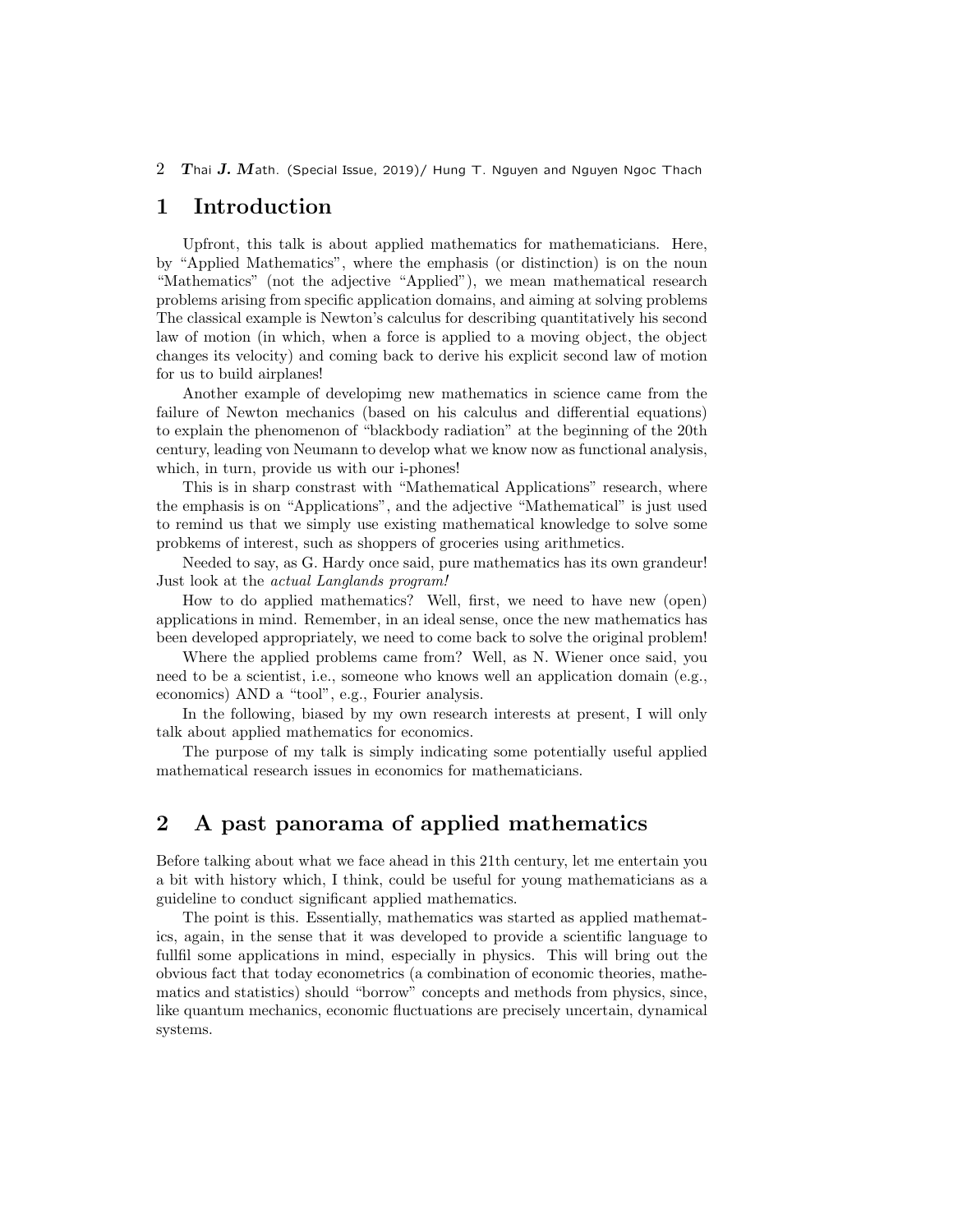While it was said that "*There are two kinds of mathematicians: John von Neumann and the rest of us",* von Neumann gave a good example of doing applied mathematics: from transforming Hilbert's pure mathematics (abstract generalization of Euclidean spaces to an infinitely dimensional setting) to provide the language for quantum mechnanics, around 1927 (Linear operators on Hilbert spaces and their spectral theory), to inventing Monte Carlo method (Statistical simulations) for computing integrals in physics, to suggesting game theory for analyzing economics behavior (social sciences), inaugurating a "rational" human decision theory based upon his Expected Utility Theory, see von Neumann and Morgenstern, 1944. Here is a short list of applied mathematical achievements in the past.

#### **Isaac Newton** (1643-1727)

It started out when humans seriously tried to understand things around them, in a scientific way (i.e., using measurements as observations, rather than just "look" and argue philosophically!). The legend mentioned questions such as "why apples fall to the ground, but the moon does not, and does not fly away from earth?"

Newton started wondering about how objects move, and realizing that they move because of forces acting upon them, and when they move, they move with speed, and speed can change, so the "acceleration" exists. His genius second law of motion is "Force = mass times acceleration". Of course, it is not a mathematical theorem (we cannot prove it). It is just an excellent guess. It became a "law" since "it works" as testified by experiments (making good predictions from his law). How to express his law in a "scientific language?" (i.e., mathematics). First, he had to develop what you learn in your first year at universities: The *calculus* (limits, derivatives); next, once an equation like  $F = mx''(t)$  is rigorously written in mathematical language, we need to solve it, leading to what you call "*differential equations"*. With all that we have a theory of rational mechanics applying to motions on earth as well as on heaven.

#### **Joseph Louis Lagrange** (1736-1813)

Together with other giants (mathematicians) like Euler and Hamilton, Lagrange reformulated Newton's mechanics program. Can we study Newton mechanics without carrying out Newton's program? i.e., without solving differential equations. Of course, there are reasons for asking a such question.

Now, for a moving object, started at an initial state  $(t_o, x(t_o) = a)$  (time, position) to be at a future state  $(T, x(T) = b)$ , the object must take some path  $x(t)$  (a continuous function of time) joining the points *a* and *b* during the time interval [*to, T*]. Which one? Well, Newton will tell us: Solve my differential equation to get it.

Is there some other ways to get the object's trajectory without solving Newton's equation?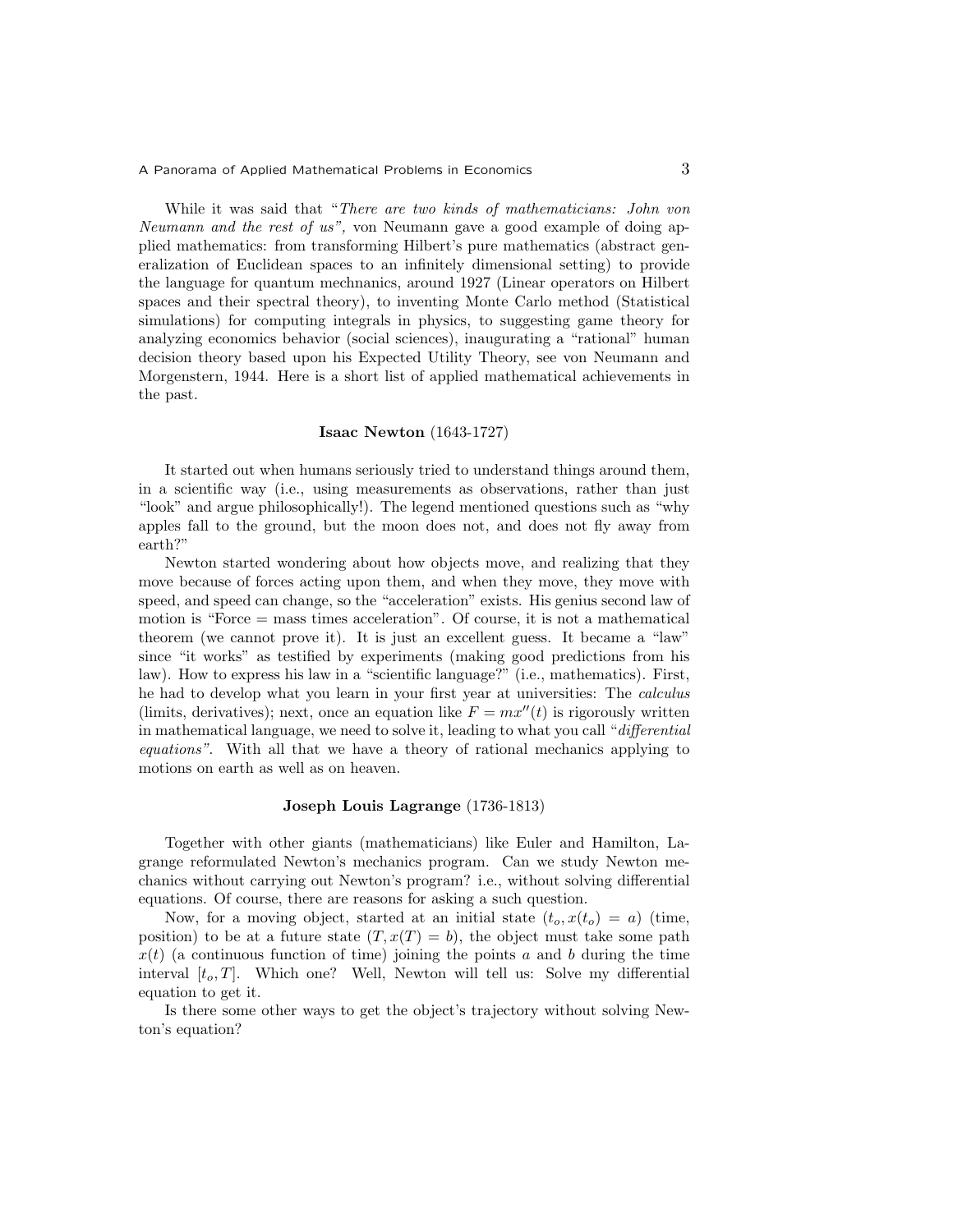Focusing on energy rather than force, Lagrange got the answer: the trajectory of the object is a stationary solution to an optimization problem. Specifically, Let  $L = K - V$ , where  $K, V$  are kinetic and potential energies, respectively of the moving object, and the difference *L* is called the Lagrangian (in his honor). Note that *K* is a function of  $x'$ ., whereas *V* is a function of  $x$ ., alone, so that in "generalized coordinates",  $L(x, x')$  is a function of the position and velocity.

An *action* is a functional:  $S(.) : \mathcal{P}([t_o, T])$  (space of all paths joining *a* to *b*) *→* R:

$$
S(x) = \int_{t_o}^{T} L(x(t), x'(t))dt
$$

The path which makes this functional unchanged (stationary), i.e., an extremum, is precisely Newton's solution. This is referred to as the *Least Action Principle (LAP)***.**

The mathematical problem is how to solve this optimization problem (in the 18th century)? Clearly, it is not an optimization on euclidean spaces that you are aware off in Calculus. It is a *functional optimization* problem, where the domain of optimization  $\mathcal{P}([t_o, T])$  is an infinitely dimensional set (a function space), where we did not have a concept of derivative with respect to function" yet, i.e., a concept of *functional derivative*. They need to invent one. Together with Euler, Lagrange developed what we know now as the *Calculus of Variations.* Roughly speaking, this new tool implies that stationary solutions are solutions of the Euler-Lagrange's equation:

$$
\frac{dS}{dx}=\frac{\partial L}{\partial x}-\frac{d}{dt}(\frac{\partial L}{\partial x'})=0
$$

i.e., the trajectory of the moving object is the path  $x_*(.)$  such that  $\frac{dS}{dx}|_{x_*} = 0$ .

#### **John von Neumann** (1903-1957)

Studied under Hilbert, Von Neumann gave a pleasant surprise to Hilbert. As a "pure" mathematician, Hilbert loved axiomatizations and generalizations. He generalized familiar Euclidean spaces to infinitely dimensional spaces which were called Hilbert spaces by Von Neumann (not Hilbert himself, of course!). They are purely mathematical structures without any applications in his mind. It was simply the transition from vectors to functions. Since a Hilbert space is a vector space, elements of it are called vectors.

Being living in a time where quantum mechanics (motion of particles/ microobjects) was in full developments (around 1927), Von Neumann realized that Hilbert spaces can be used to represent "quantum states" in Schrodinger's theory, and hence developed *spectral theory of sell adjoint operators on Hilbert spaces*, providing the needed foundations for quantum mechanics, as we know today, and in your course that you call *functional analysis*. Note that Schrodinger's equation is the best "theory" of quantum physics we have, which "works", as you have your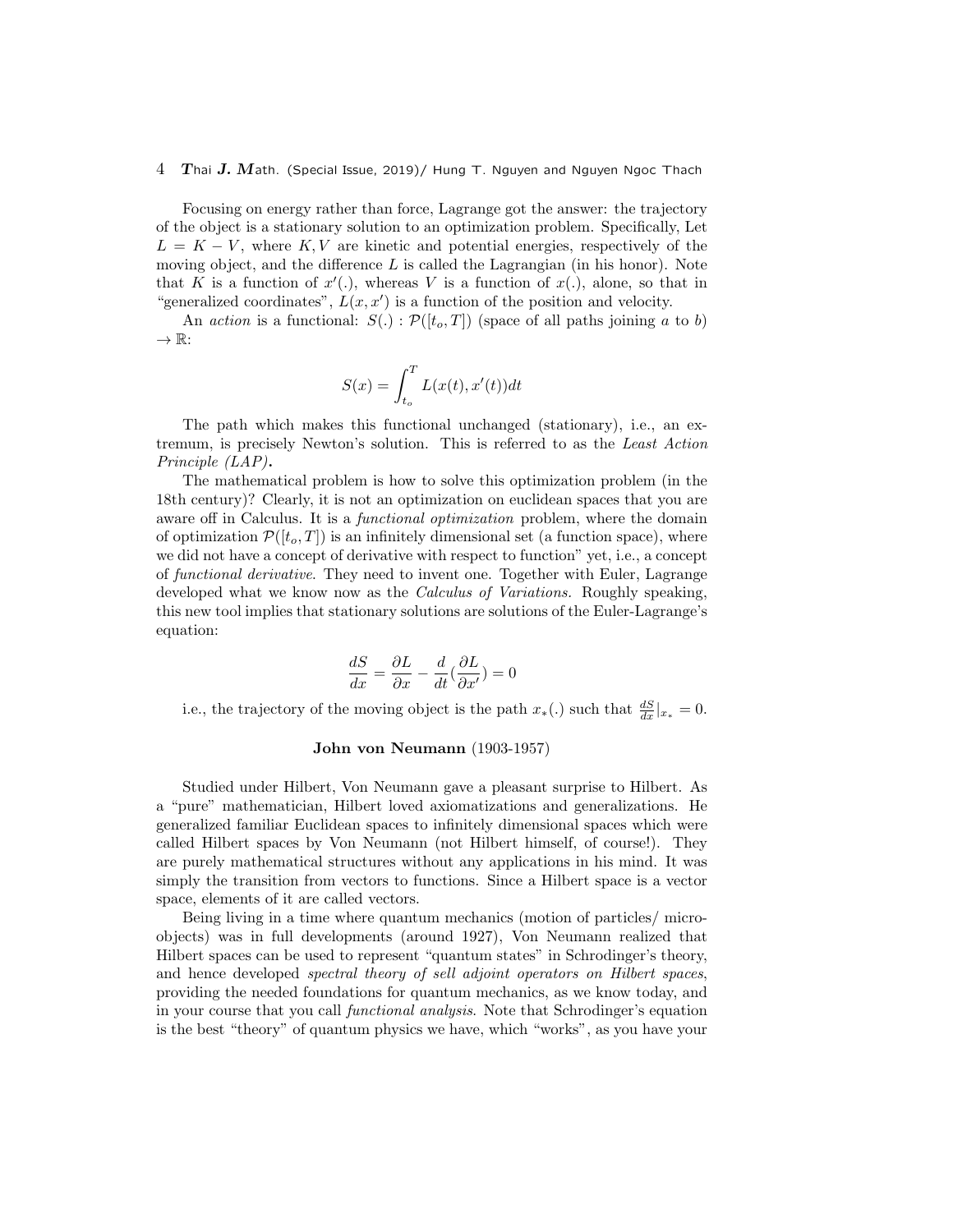smart phones to use today! Specifically, Schrodinger's equation is a PDE equation of the form

$$
i\hbar \frac{\partial \psi(x,t)}{\partial t} = -\frac{\hbar^2}{2m} \Delta_x \psi(x,t) + V(x)\psi(x,t)
$$

The solutions (wave functions)  $\psi(.,t) \in L^2(\mathbb{R}^3, \mathcal{B}(\mathbb{R}^3), dx)$ , a separable, complex Hilbert space. Von Neumann's functional analysis provides all necessary ingredients for quantum mechanics. See, e.g., Dirac [4].

In your elementary calculus course, you learn both derivatives and integral. You did learn functional derivatives (in the Calculus of Variations, e.g.  $\frac{dS}{dx}$  above) in your course on Functional Analysis.

One question: How about derivative of set-functions? Of course, I am not talking about Radon-Nikodym derivatives of measures, but a "variational calculus of set-functions", i.e., a notion of derivative of a set function with respect to set to be used for optimization purposes (similar to the functional derivative via the calculus of variations). Well, see Nguyen [11].

This was also an "applied mathematical research" problem, since the motivation for doing it was to find a way to maximize an excess mass function in the process of estimating, nonparametrically, a probability density function.

But did you learn also *functional integrals***?** i.e., integrals over a space of functions? an infinitely dimensional space, as opposed to finitely dimensional euclidean space  $\mathbb{R}^d$ , in Functional Analysis? Maybe yes, maybe no! Yes, perhaps, e.g., for those who know probability, Wiener's (1894-1964) functional integral based on his Gaussian measure (for assigning a probability value to a set of paths in a Brownian motion).

As you know, integrals can be defined either based on a measure (like Lebesgue) or without a measure (like Riemann). Wiener integral is defined from its Wiener Gaussian measure. A *Riemann-type functional integral* was defined by Richard Feynman in 1948, providing an alternative way to obtain Schrodinger's wave function.

### **Richard Feynman** (1918-1988)

The situation is similar to the reformulation of classical mechanics (of Newton) by Lagrange, via the crucial notion of an "action".

The law of quantum mechanics is given as solutions of the Schrodinger's equation, where a solution  $\psi(x, t)$ , the wave function, is the "probability amplitude" for a future state  $(x, t)$ , i.e., the probability density for the position  $x \in \mathbb{R}^3$ , at a given time *t*, is  $|\psi(x, t)|^2$ . Note that, unlike Newtonian mechanics (for macro-objects), there is no concept of trajectories for particles, since, as shown by experiments, under the same initial conditions, a particle can move in different paths. at random. i.e., randomness is intrinsic in quantum mechanics (as opposed to Einstein "Does God play dice?"). As such, any path joining two points *a* and *b* in  $\mathbb{R}^3$  can be taken by the particle, so that the best you can ask is "what is the probability that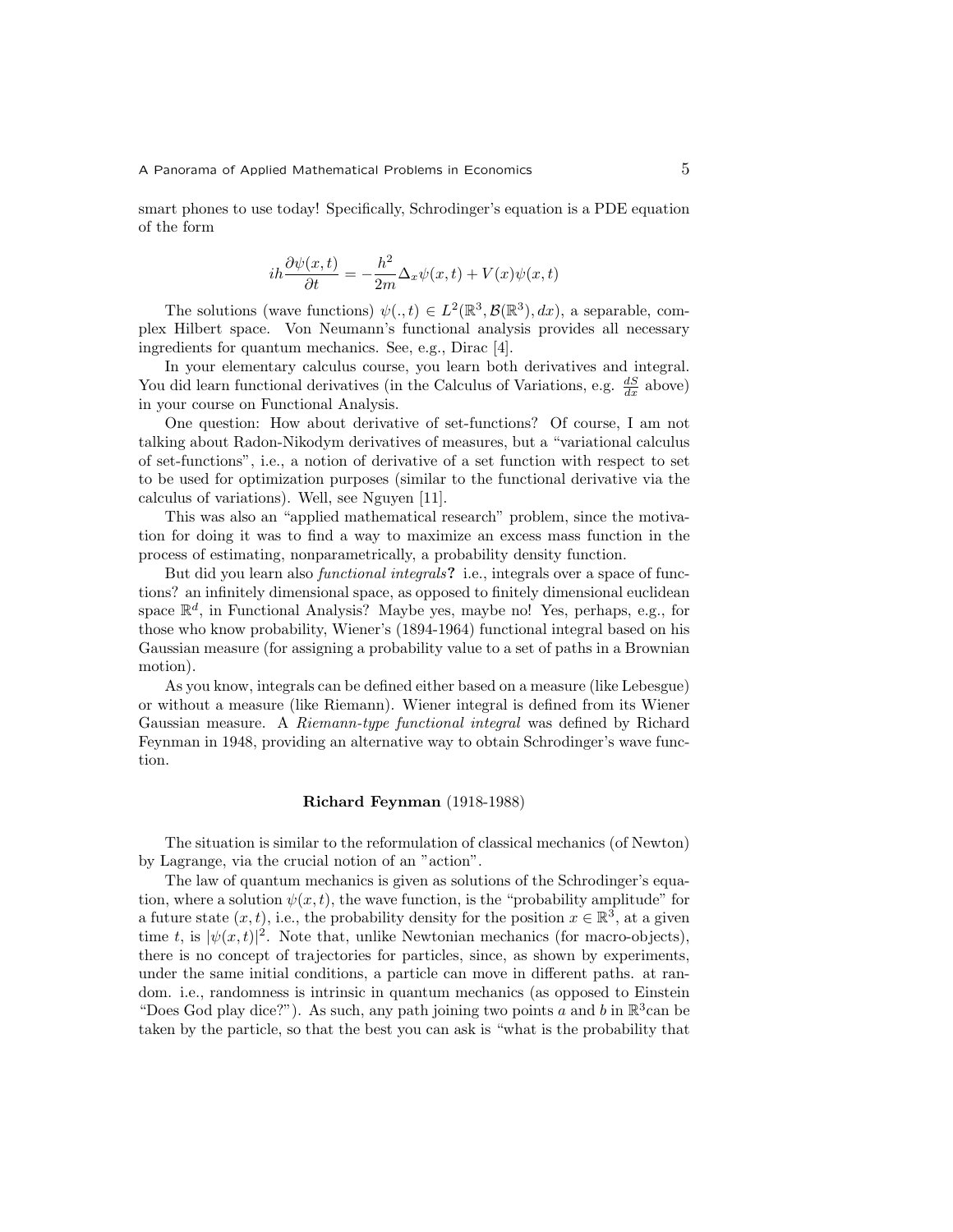the particle will land at *x*, at a future time *t*?". The answer given by Schrodinger is the absolute square of its probability amplitude.

The Schrodinger's equation plays the role of Newton's equation in classical mechanics. What is its counterpart of Lagrangian? Can a reformulation, based on Lagrangian, be found to provide a solution of the Schrodinger's equation, without solving it?

Recall that the Lagrangian  $L = K - V$  of a system "determines" the time evolution of the object via the actions  $S(x)$  upon possible paths  $x(.)$ . Now, by the nature of quantum mechanics, we are not seeking to identify just one path, but rather we consider all possible paths, i.e., the space  $\mathcal{P}([t_o, T])$ . Since the particle could take any path, but at random, so that there should be a probability (in fact, a probability amplitude) attached to each path, and considering all of them could provide the overall probability amplitude for a state  $(T, b)$ , similar to the value provided by Schrodinger wave function  $\psi(T, b)$ .

That was Feynman's idea. How to carry out his program? The first step is to find out what is local probability amplitude (contributed by each path)? Without going in details, we simply say this. By physical considerations, each path *x*(*,*) ∈  $\mathcal{P}([t_o, T])$  contributes the "amount" exp{ $\frac{i}{h}S(x)$ } to the total probability amplitude. The second step is "sum them up". The third step is verifying that that "sum" is correct, i.e., satisfying Schrodinger's equation. When this Feynman's program is done, we explore its implications, mostly with respect to applications, both in quantum mechanics and econometrics. It can be shown that Schrodinger's equation

$$
i h \frac{\partial \psi}{\partial t} = -\frac{h^2}{2m} \frac{\partial^2 \psi}{\partial x^2} + V(x) \psi(x, t)
$$

follows from Feynman's path integral formalism. Thus, Feynman's path integral is an equivalent formalism for quantum mechanics. For more details, see Feynman and Hibbs [6], Mazzucchi [9]. For the application of Path integrals to financial econometrics, see e.g., Baaquie [1[.

## **3 Economic equilibrium issues**

Leaving aside econometric analyses in quantitative economics, equilibrium issues (for competive economies and economic dynamics) are central in economic studies. See a text like Stokey and Lucas,[13].

It is well known that Fixed Point Theory is an useful tool to investigate these issues, at least in the context of von Neumann's expected utility theory. With respect to stochastic dynamical economies, say, using Markov models, there is a need to provide various forms of FPT to establish the existence of equilibrium of economies, noting that an invariante (stationary) probability measure is the fixed point of a Markov operator. Specifically, the search for FPT, under various conditions, is in a setting such as: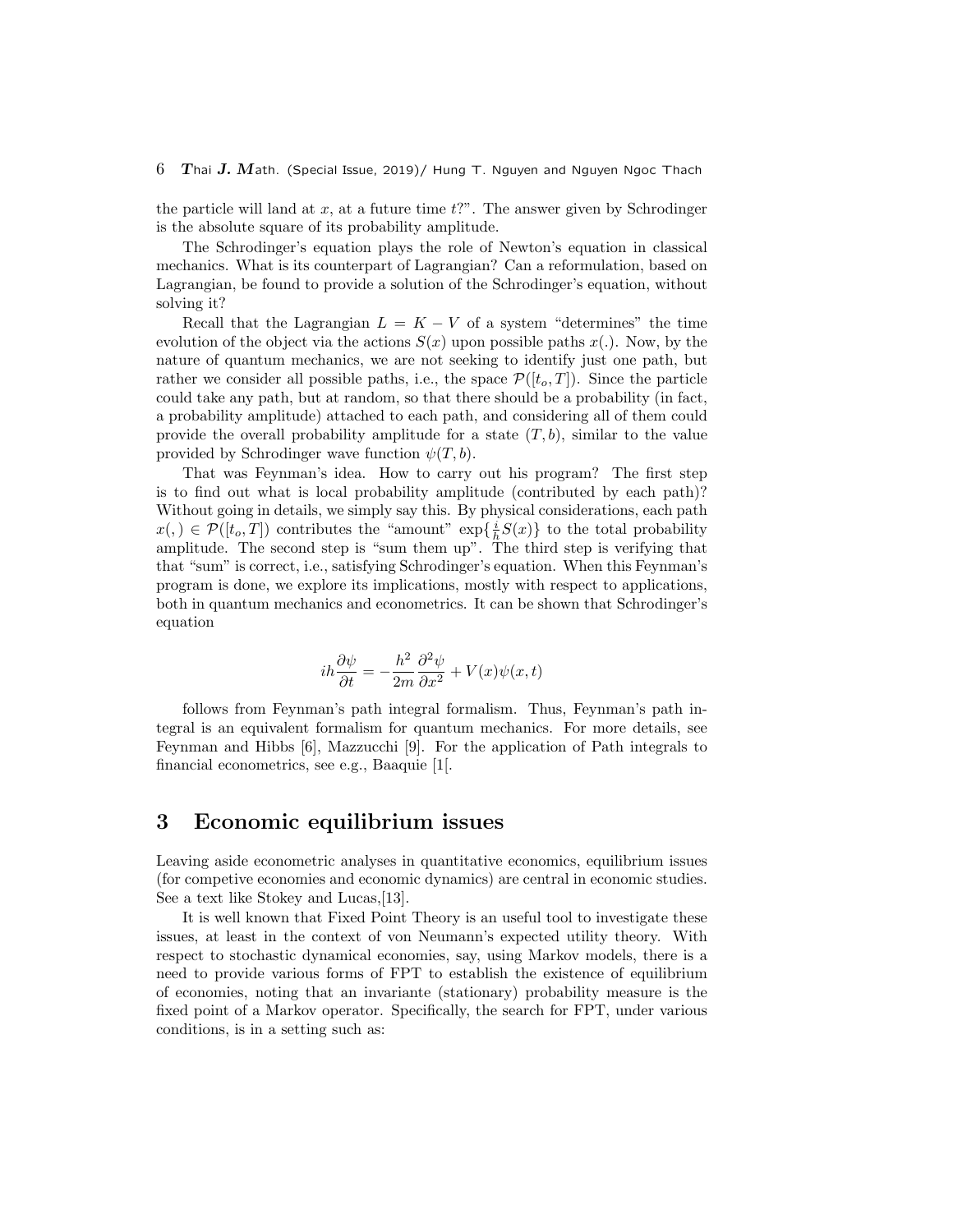Let the state space be an arbitrary set  $\Omega$ , and  $\mathcal A$  be a  $\sigma$ -field of its subsets. A Markov process on  $(\Omega, \mathcal{A})$  is specified by an initial probability on  $(\Omega, \mathcal{A})$  and a transition function  $Q : \Omega \times A \rightarrow [0, 1]$  such that

a) For each  $\omega \in \Omega$ ,  $Q(\omega,.)$  is a probability measure on  $(\Omega, \mathcal{A}),$ 

b) For each  $A \in \mathcal{A}$ ,  $Q(., A)$  is a  $\mathcal{A}$ − measurable function,

where  $Q(\omega, A)$  is the (conditional) probability that the process moves from state  $\omega$  in one time period to a state in the set *A* in the next time period.

Let  $\mathcal{P}(\Omega, \mathcal{A})$  denote the space of all probability measures on  $(\Omega, \mathcal{A})$ , and consider the self map (a Markov operator)  $T : \mathcal{P}(\Omega, \mathcal{A}) \to \mathcal{P}(\Omega, \mathcal{A})$ ,  $P \to TP$ , defined by

$$
TP(A) = \int_{\Omega} Q(\omega, A) dP(\omega)
$$

where *TP* is the probability measure in the next time period given that the current values of the state are drawn according to the probability measure *P*. Then a probability measure *P* is called "invariant" if it is a *fixed point* of *T*, i.e., for all  $A \in \mathcal{A}$ , we have

$$
P(A)=\int_{\Omega}Q(\omega,A)dP(\omega)
$$

meaning that if an economy governed by a Markov process begins with an invariant law, then it will maintain that same law in all future time periods.

Note that the existence, uniqueness and stability of equilibrium of economic dynamical systems requires a *fixed point argument* for a self map *T* on some metric space  $(U, d)$ , such as a Markov operator *T* and *U* is the space  $D(\mu)$  of probability densities with respect to  $\mu$ , equiped with the  $L^1$  metric, we need to figure out when *T* has a fixed point.

*The emphasis is on stochastic ordering and metrics on spaces ,such as the Hellinger metric*

$$
d(P,Q) = \left[\frac{1}{2}\int_{\Omega} (\sqrt{p} - \sqrt{q})^2 d(P+Q)(\omega)\right]^{\frac{1}{2}}
$$

*of probability measures for establihing appropriate fixed point theorems for applications to economics.*

In view of the application of Tarski fixed point theorem to equilibria of economies and Knaster-Tarski fixed point theorem to stochastic dynamic economies,.more work is needed for fixed points of self maps on ordered, compact spaces of measures.

*Remark.* The set  $\mathcal{M}(\Omega, \mathcal{A})$  of finite signed measures on  $(\Omega, \mathcal{A})$ , equiped with total variation norm is a *Banach lattice*, i.e., a real Banach space with an order relation  $\leq$  such that  $(\mathcal{M}, \leq)$  is a vector lattice and the norm is a lattice norm.

 $(M, \leq)$  is a vector lattice if it is an ordered vector space such that for any  $\mu, \nu \in \mathcal{M}, \ \mu \vee \nu \text{ and } \mu \wedge \nu \text{ exist and } \mu \leq \nu \implies \mu + \gamma \leq \nu + \gamma \text{ for all } \mu, \nu, \gamma \in \mathcal{M}$ *M* (additivity); and  $0 \leq \mu \implies 0 \leq t\mu$  for all  $\mu \in \mathcal{M}$ , and  $t \in \mathbb{R}^+$  (positive homogeneous)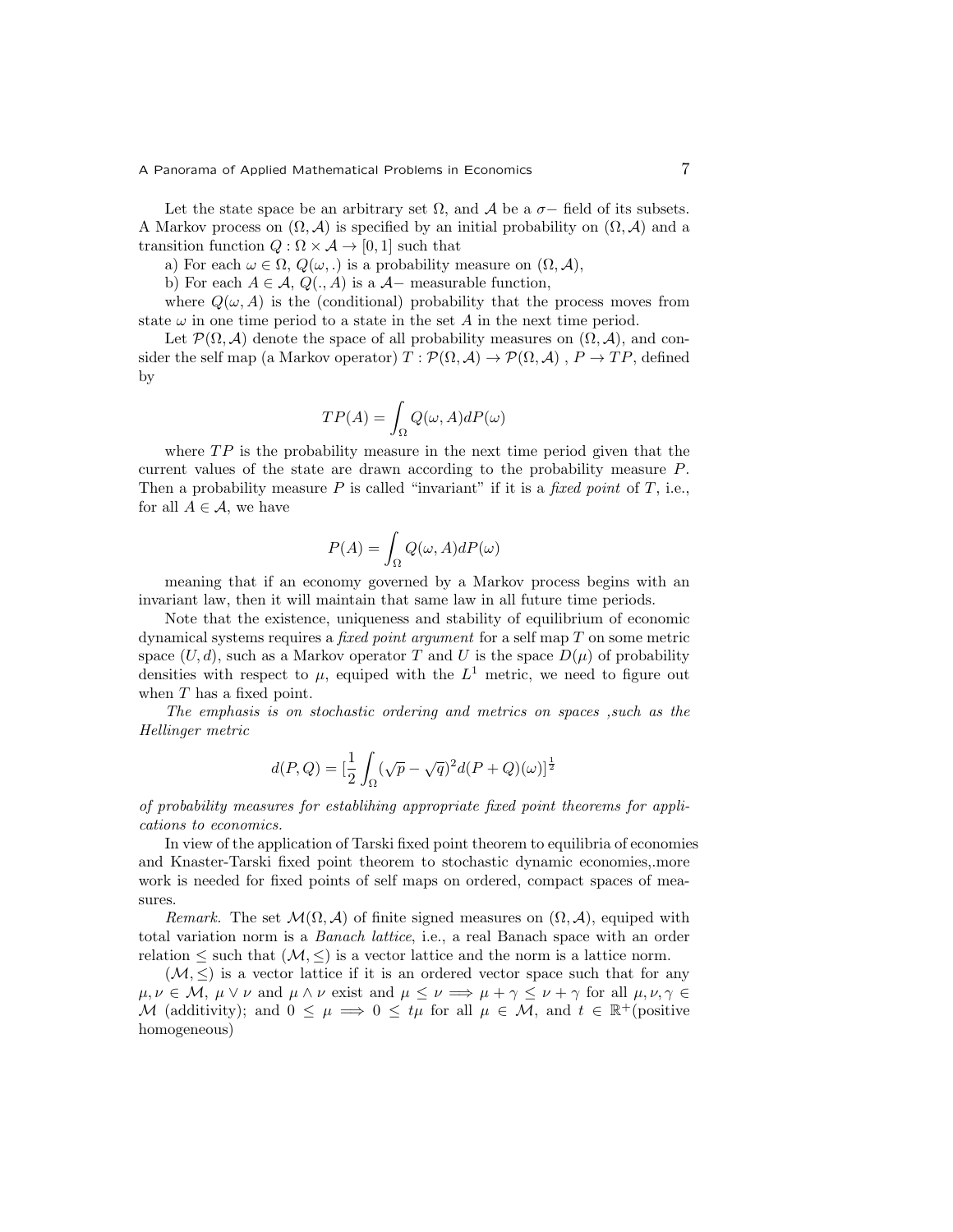A norm on a vector lattice is called a lattice norm if  $|\mu| \leq |\nu| \Longrightarrow ||\mu|| \leq ||\nu||$ where  $|\mu| = (\mu \vee 0) + (-\mu \vee 0) \cdot (\mu^+ = \mu \vee 0, \ \mu^- = -(\mu \wedge 0)).$ 

It could be "interesting" to investigate PFT on these Banach lattices. This is so since the mathematical setting for commodity spaces is *topological vector lattices* (Riesz spaces). A topological vector lattice is a vector lattice where the lattice operations  $(\mu, \nu) \rightarrow \mu \lor \nu, \mu \land \nu$  are (uniformly) continuous. The most important case is Banach lattices. Those are Banach spaces having a lattice order  $\leq$  such that  $|\mu| \leq |\nu| \Longrightarrow ||\mu|| \leq ||\nu||$  where  $|\mu| = (\mu \vee 0) + (-\mu \vee 0).(\mu^+ = \mu \vee 0,$  $\mu^- = -(\mu \wedge 0)$ . For example,  $L^p$  is a Banach lattice with their natural norm and order.

In economic applications, lattice structures of probability measures (e.g., arising from *stochastic dominance*) is useful for "stochastic optimization" since we can reduce a constraint involving a number of "inequalities" among probability measures (a constraint consisting of an ordered set of probability measures) to a single one (by taking the "minimum" of them). Also, in *robust Bayesian statistics*, where probability measures are prior ones, the minimum of them is not a probability measure, but some *nonadditive set function*, called *capacity*, or *fuzzy measure* (a situation termed "ambiguity" in decision theory). Here, the search for stochastic orders which can lead to lattice structures is thus useful. In this search, we will "run into" *copulas*!

Let me elaborate a bit on *lattice structure of*  $\mathcal{M}(\Omega, \mathcal{A})$ . Recall that the *TV* norm on  $\mathcal{M}(\Omega, \mathcal{A})$  is

$$
||\mu||_{TV}=||\frac{d\mu}{d\lambda}||_1=\int_{\Omega}|\frac{d\mu}{d\lambda}|d\lambda=\sup_{|f|\leq 1}|\int_{\Omega}f(\omega)d\mu(\omega)|=\sup_{A\in\mathcal{A}}(|\mu(A)|+|\mu(A^c)|)
$$

for some dominating measure *λ*.

Note that the topology induced by *TV* norm on  $\mathcal{P}(\Omega, \mathcal{A})$  is strictly stronger than the "weak" topology, namely

 $P_n \to P$  weakly iff  $P_n(A) \to P(A)$  when  $n \to \infty$ , for all  $A \in \mathcal{A}$  such that  $P(\delta A) = 0$ , where  $\delta A$  is the boundary of *A*, and  $\Omega$  is a metric space. With respect to *TV* norm,  $\mathcal{P}(\Omega, \mathcal{A})$  is a subset of the Banach lattice  $\mathcal{M}(\Omega, \mathcal{A})$ .

The use of arbitrary chosen dominating measure  $\lambda$  allows us to define lattice structure for  $\mathcal{M}(\Omega, \mathcal{A})$ . The order relation on  $\mathcal{M}(\Omega, \mathcal{A})$  is induced by the usual order  $\leq$  on real numbers: for  $\mu, \nu \in \mathcal{M}(\Omega, \mathcal{A}), \mu \leq \nu$  when  $\mu(A) \leq \nu(A)$  for all  $A \in \mathcal{A}$ . We are going to show that  $(\mathcal{M}, \leq)$  is a lattice.

First, observe that  $A \to \max(\mu, \nu)(A) = \max\{\mu(A), \nu(A)\}\$ is not a measure since it need not be additive (same for  $\min{\{\mu(.), \nu(.)\}}$ ) so that it is not an upper bound for  $\{\mu, \nu\}$  in  $\mathcal{M}(\Omega, \mathcal{A})$ 

For  $\mu, \nu$  both  $\ll \lambda$ , let  $\gamma$  be the measure defined by  $\gamma(A) = \int_A (\frac{d\mu}{d\lambda} \vee \frac{d\nu}{d\lambda}) d\lambda = \int_A (f(\omega) \vee g(\omega)) d\lambda(\omega)$ , where  $(f \vee g)(\omega) = \max\{f(\omega), g(\omega)\}\.$  $A_A(f(\omega) \vee g(\omega))d\lambda(\omega)$ , where  $(f \vee g)(\omega) = \max\{f(\omega), g(\omega)\}.$ Clearly, for all  $A \in \mathcal{A}$ .

$$
\gamma(A) = \int_A \left(\frac{d\mu}{d\lambda} \vee \frac{d\nu}{d\lambda}\right) d\lambda \ge \max\left\{\int_A \frac{d\mu}{d\lambda} d\lambda, \int_A \frac{d\nu}{d\lambda} d\lambda\right\} = \max\{\mu(A), \nu(A)\}
$$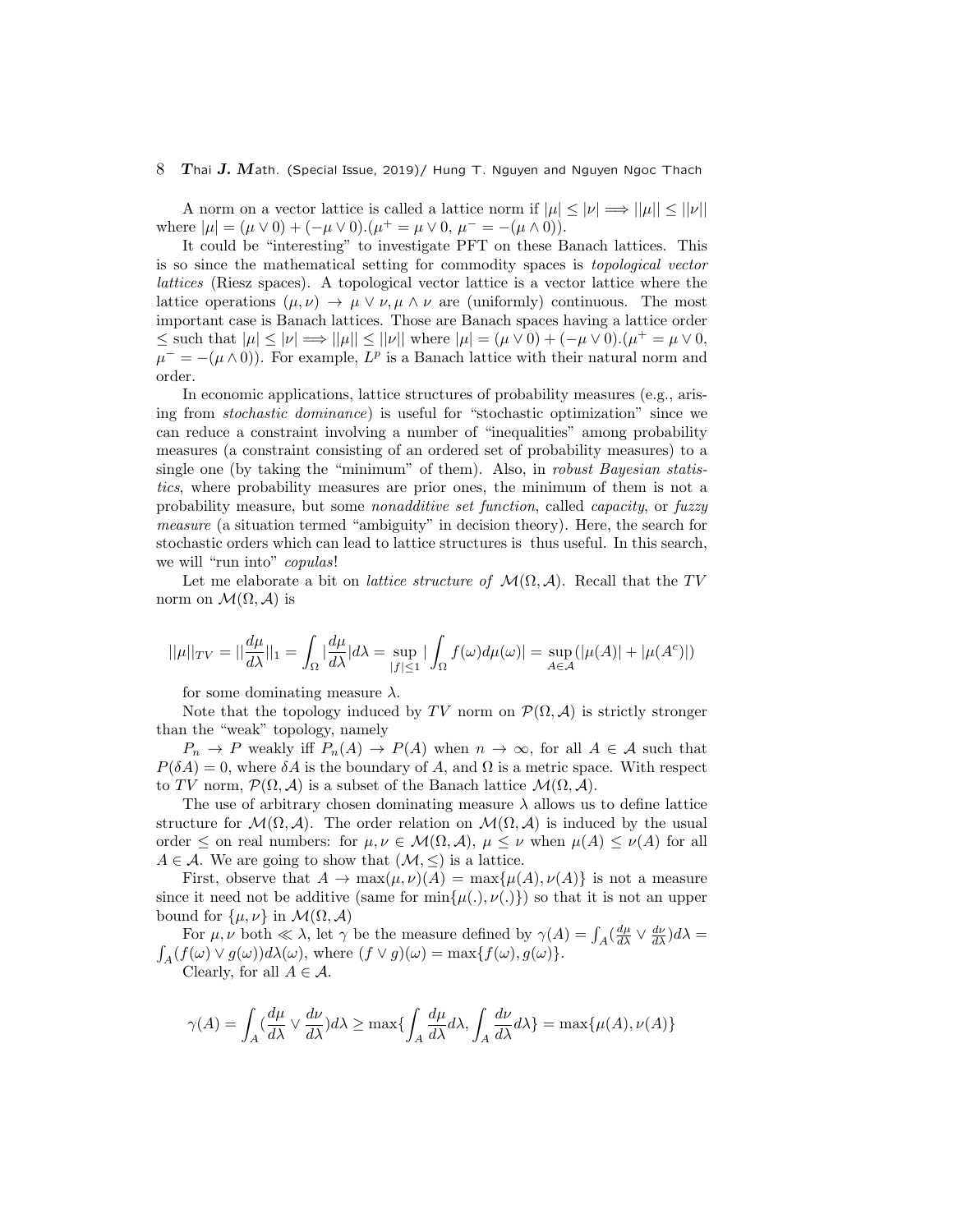we have that  $\gamma(.) > \max\{\mu(.) , \nu(.)\}$ .

Moreover,  $\gamma(.)$  is the smallest measure greater than both  $\mu$  and  $\nu$ . Indeed, if *τ*(*A*) =  $\int_A h d\lambda$  such that  $\tau \ge \max\{\mu(.) \mid \nu(.)\}$ , then, for all  $A \in \mathcal{A}$ ,

$$
\int_{A \cap (f \ge g)} f d\lambda = \mu[A \cap (f \ge g)] \le \tau A \cap (f \ge g)] = \int_{A \cap (f \ge g)} h d\lambda
$$

i.e.,

$$
\int_{A \cap (f \ge g)} (h - f) d\lambda \ge 0
$$

implying that  $h \geq f$  on  $(f \geq g)$   $\lambda$ *-* a.e. Similarly,  $h \geq g$  on  $(f < g)$   $\lambda$ *-* a.e, so that  $h \geq f \vee g$ ,  $\lambda$ *-* a.e, and hence  $\tau \geq \gamma$ .

Thus, for any  $\{\mu, \nu\}$  in  $\mathcal{M}(\Omega, \mathcal{A})$ , there exist a smallest  $\mu \vee \nu \ge \max\{\mu, \nu\}$ .

Similarly, there is a largest  $\mu \wedge \nu \ge \min{\{\mu, \nu\}}$ , so that  $\mathcal{M}(\Omega, \mathcal{A})$  is a lattice wrt  $\leq$ . The signed measure, denoted as  $\mu \wedge \nu$ , has density min $\{f, g\}$  with respect to *λ*.

#### *Fixed point theorems on ordered sets (for applications to economics)*

If you seek more "applied rationale" to do more theoretical research on FPT or "areas" to apply FPT, then it seems the most promising one is quantitative economics, in which, besides econometrics, the investigation of equilibria, as "solutions" for (stochastic or deterministic) economic dynamics (systems), often requires "Fixed Point Arguments".

For example, in economics context, the commodity spaces are locally convex, Hausdorff, ordered vector spaces (e.g. Banach lattices), price functionals are elements of the topological dual of the commodity space (continuous linear functionals). One important problem is the existence of price equilibrium in exchange economies in which the commodity spaces could be infinitely dimensional such as  $L^{\infty}$  (Banach space),  $L^2$  (Hilbert), the space of signed measures on a compact metric space. The finite demensional existence theory is when the commodity space is  $\mathbb{R}^d$ .

For a flavor of economic research involving the above mathematical structures, see e.g.,

### The price equilibrium existence problem in topological vector lattices A. Mas-Colell, *Econometrica* 54(5), 1039-1053, 1986

By "fixed point arguments" we mean looking at an equilibrium (of an economic dynamics) at a fixed point of some self map on appropriate spaces. From an application viewpoint, having a variety of available fix point theorems, we examine whether some of these can be applied to "solve" the economic problem. This consists essentially of figuring out whether sufficient conditions for the validity of some FPT are satisfied.

Typically, suppose the "solution" of an economic problem is formulated as a fixed point of a map  $T : X \to X$ . If X is a complete metric space and T is a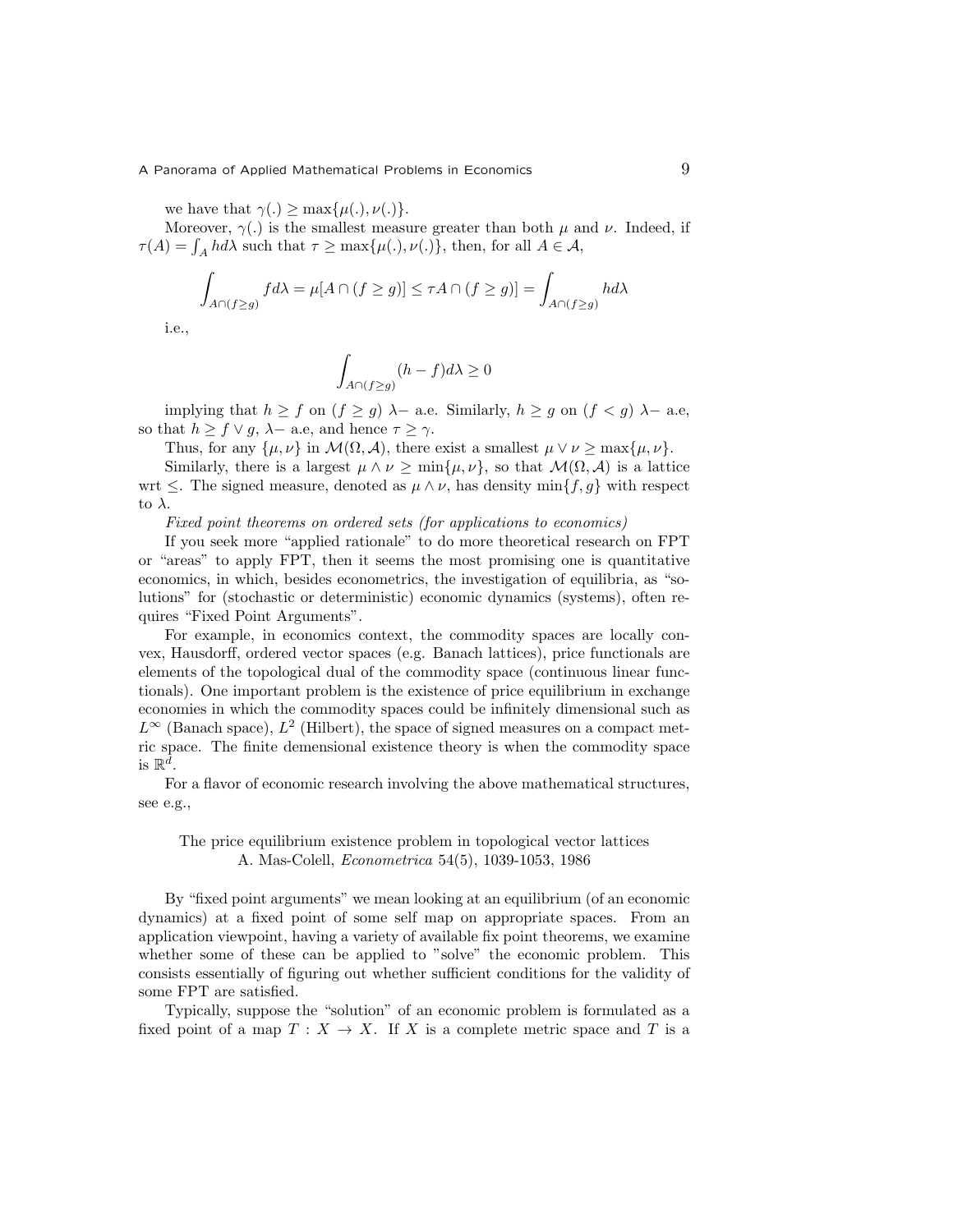contraction, then, by Banach FPT, the solution is approximated by  $\lim_{n\to\infty} T^n x_o$ for any  $x_o \in X$ , providing an algorithm for locating the solution (fixed point of *T*) computationally (with a geometric convergence rate). If we only have sufficient conditions for applying, say, Brouwer or Schauder's theorems, then the solutions, while existed, might not be unique, and the orbit  $T^n x_o$  might not be convergent.

Are there additional conditions (to sufficient conditions for Brouwer or Schauder's theorems) to obtain similar (desirable) results as in the setting of Banach's theorem?

The basic additional condition is when *X* is *an ordered set*, and *T* is monotone increasing.

This reminds us of Tarski's fixed point theorem: "If *X* is a complete lattice and *T* is monotone then the set of fixed points forms a non-empty complete lattice" (i.e., a monotone self map on a complete lattice has a least fix point) or.

Knaster-Tarski's theorem : For a monotone self map *T* on a complete lattice

(i) The least fixed and the prefixed points of *T* exist, and they are identical,

(ii) The greatest fixed and postfixed points of *T* exist, and they are identical, (iii) The fix points of *T* form a complete lattice

For  $T: (X, \leq) \to (X, \leq)$ , a point  $x \in X$  is a prefixed point on  $T$  if  $Tx \leq x$ , and is a postfixed point if  $x \leq Tx$ . Note that a fixed point  $x = Tx$  is both a prefixed and postfixed point. Knaster-Tarski Theorem is simply this: Let  $T : (X, \leq) \to (X, \leq)$ where  $(X, \leq)$  is a complete lattice and *T* monotone (order-preserving). Then *T* has at least a fixed point. And, in fact, the set of fixed points of *T* is a complete lattice. Note that this theorem is non-constructive.

Historically, the above theorem, for a special case, was in

Un theoreme sur les fonctions d'ensembles B. Knaster, *Ann. Soc. Polon. Math. (6), 133-134, 1928*

with the general version in

A lattice-theoretical fix point theorem and its applications A. Tarski, *Pacific J. Math. (5), 285-309, 1955*

The proof of Tarski's theorem is non-constructive. A *constructive proof* (i.e., with a procedure for finding a fixed point) for it, as well as its extension to setvalued maps (due to L. Zhou, 1994) is in

> A short and constructive proof of Tarski's fixed point theorem F. Echenique, *Intern. J. Game Theory 32(2), 215-218, 2005*

We will elaborate on using Knaster-Tarski's fixed point theorem to show the existence of fixed points of self maps on *compact sets of probability measures equiped with stochastic ordering* (i.e., existence of stationary distributions of dynamic economies).

First, a simple example. The *stochastic order* relation on probability measures on the real line,  $\mathcal{P}(\mathbb{R}, \mathcal{B})$ , is this.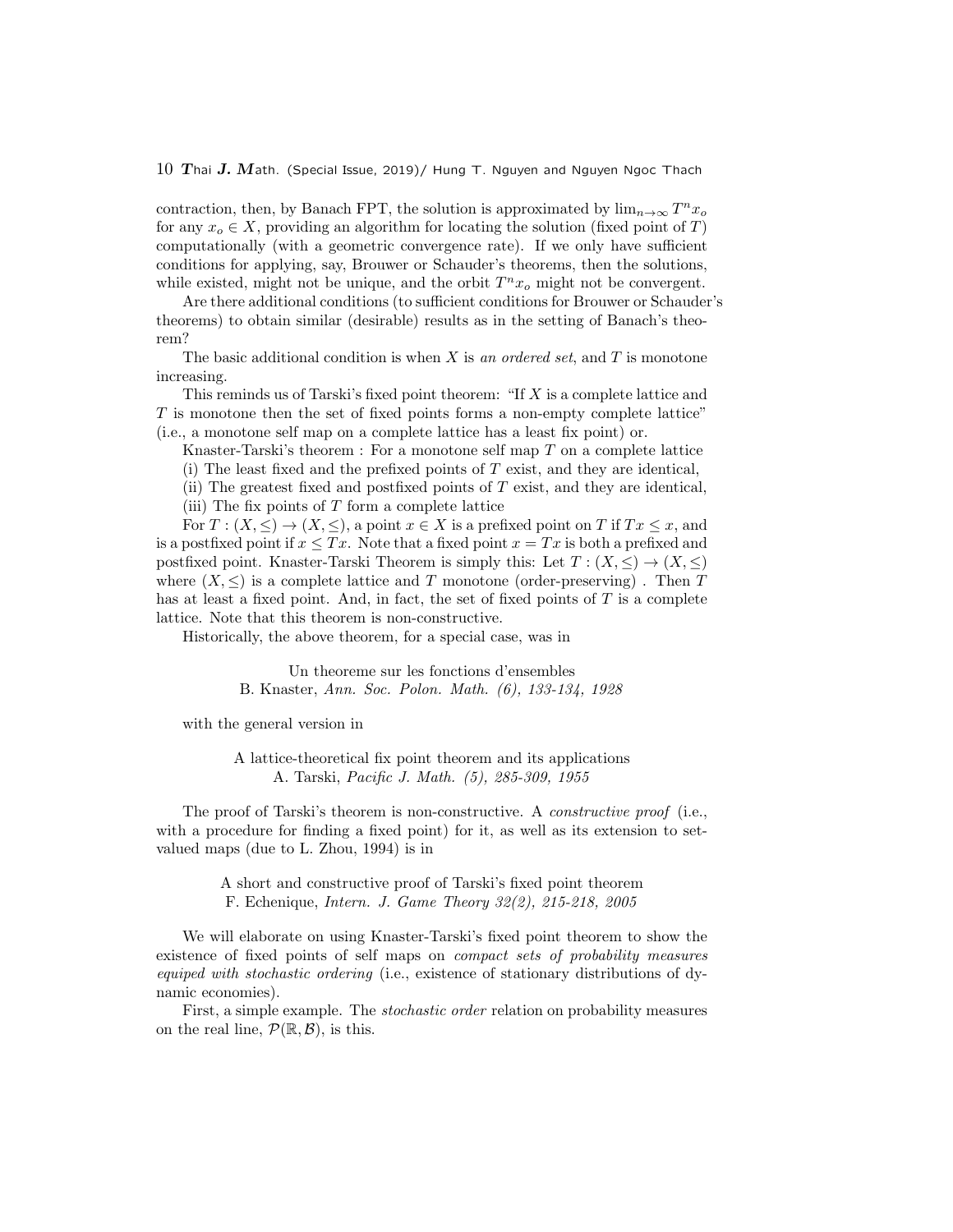$\mu \leq_{st} \nu$  iff  $\int_{\mathbb{R}} f(x) d\mu(x) \leq \int_{\mathbb{R}} f(x) d\nu(x)$  for any measurable  $f : \mathbb{R} \to \mathbb{R}$ , nondecreasing.

If we let  $F_{\mu}$  : ℝ → [0, 1],  $F_{\mu}(x) = P((-\infty, x])$ , then  $\mu \leq_{st} \nu$  iff  $F_{\nu}(.) \leq F_{\mu}$ .), or equivalently

$$
F_{\mu}^*(.) = 1 - F_{\mu}(.) \le F_{\nu}^*(.) = 1 - F_{\nu}(.)
$$

For a proof, see p. 67 in

*Stochastic Dominance and Applications to Finance, Risk and Economics* S. Sriboonchitta, W-K. Wong, S. Dhompongsa & H.T. Nguyen Chapman and Hall/CRC Press, 2010

Now, observe that the function

$$
F(x) = 1 - \min\{F_{\mu}^*(x), F_{\nu}^*(x)\}
$$

is a "distribution function".

As such, by Lebesgue-Stieltjes characterization theorem, there exists a probability measure  $\gamma \in \mathcal{P}(\mathbb{R}, \mathcal{B})$  determined by  $\gamma((-\infty, x]) = F(x)$ .

Clearly  $\gamma \leq_{st} \mu$ ,  $\nu$  since  $F^*_{\gamma}(x) = \min\{F_{\mu}(x), F^*_{\nu}(x)\}\$ . Thus,  $\gamma$  is the smallest glb of  $\mu, \nu$ , i.e.,  $\gamma = \mu \wedge_{st} \nu$ . Similarly,  $\mu \vee_{st} \nu$  is the probability measure with distribution  $1 - \max\{F^*_{\mu}(x), F^*_{\nu}(x)\}.$  Therefore, the stochastic order leads to a lattice structure for  $\mathcal{P}(\mathbb{R}, \mathcal{B})$ .

In economics, the above stochastic order is termed *first order stochastic dominance* when referring to (random) economic variables A real-valued random variable *X* is stochastic larger than another *Y* when  $X \geq Y$  which is equivalent to  $F_X(x) = P(X \le x) \le P(Y \le x) = F_Y(x)$ , for all  $x \in \mathbb{R}$ .

The "converse" can be seen as follows. Supose  $F_X(.) \leq F_Y(.)$ . What can be said about *X* and *Y*? Well, we can construct a pair of random variables  $X'$ ,  $Y'$ , possibly defined on different probability spaces, having (marginal) distributions  $F_X, F_Y$ , respectively and more over  $X' \ge Y'$  (a.s.). This is the method of *coupling*.

Here, we take  $X' = F_X^{-1}(U)$  and  $Y' = F_Y^{-1}(U)$ , where  $F_X^{-1}(.) : (0,1) \to \mathbb{R}$  is the quantile function of  $F_X(.)$ , i.e., the left continuous inverse defined as

$$
F_X^{-1}(\alpha) = \inf\{x \in \mathbb{R} : F_X(x) \ge \alpha\}
$$

and *U* is a random variable uniformly distributed on (0*,* 1).

Note that  $F_X(.) \leq F_Y(.)$  is equivalent to  $F_Y^{-1}(.) \leq F_X^{-1}(.)$ , we do have that  $X' \geq Y'$  (a.s.). The "coupling"  $(X', Y')$  is a pair of random variables whose "joint probability measure" (on a product space) has as marginals the probability measures associated with  $F_X(.)$ ,  $F_Y(.)$ . It's right here that the notion of *copulas* could be useful.

For example, the multivariate stochastic dominance order, i.e., on  $\mathcal{P}(\mathbb{R}^d, \mathcal{B}(\mathbb{R}^d)),$ is defined just like the one dimension case, namely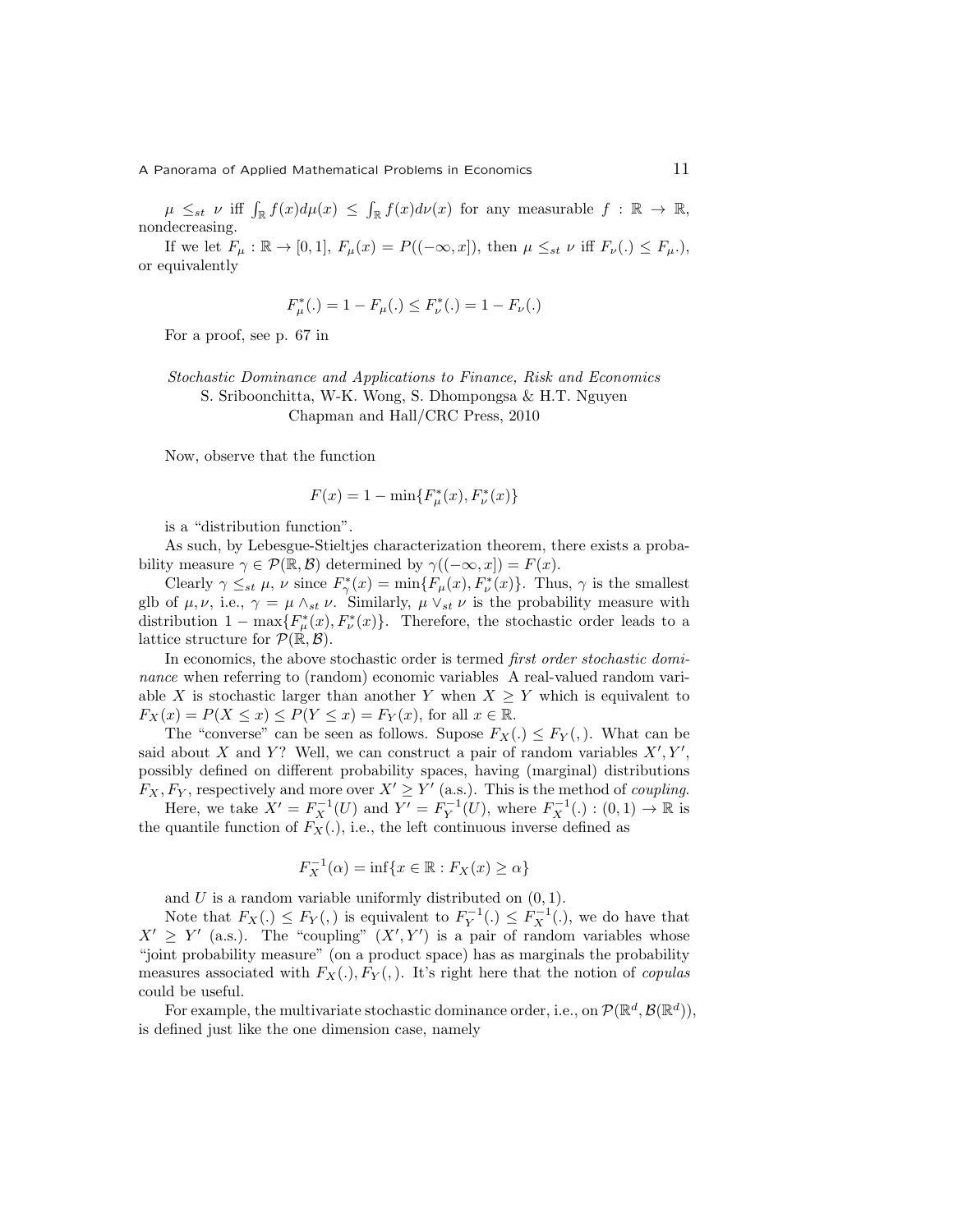$$
\mu \leq_{st} \nu
$$
 iff  $\int_{\mathbb{R}} f(x) d\mu(x) \leq \int_{\mathbb{R}} f(x) d\nu(x)$ 

for all measurable  $f(.) : \mathbb{R}^d \to \mathbb{R}$  increasing (with respect to the usual componentwise order on R *d* ). But unlike the unidimensional case, the order set  $P(\mathbb{R}^d, \mathcal{B}(\mathbb{R}^d), \leq_{st})$  is not a lattice. However, some subsets of it could be. For example, the following  $\mathcal{P}_C(\mathbb{R}^d, \mathcal{B}(\mathbb{R}^d))$ :

A probability measure  $\mu$  on  $(\mathbb{R}^d, \mathcal{B}(\mathbb{R}^d))$  is like a "joint" probability measure which has *n* "marginal" measures on the factor spaces, as  $\mathbb{R}^d = \mathbb{R} \times \mathbb{R} \times ... \times \mathbb{R}$  $(n \text{ times})$ , namely the projections of  $\mu$  on each factor space. In view of Lebesgue-Stieltjes' theorem on  $\mathbb{R}^d$ , each  $\mu$  on  $(\mathbb{R}^d, \mathcal{B}(\mathbb{R}^d))$  is characterized by a multivariate distribution function

$$
F_{\mu} : \mathbb{R}^d \to [0, 1], \quad F_{\mu}(x) = \mu(\prod_{i=1}^d (-\infty, x_i])
$$

And as such, according to *Sklar's theorem*, there is a multivariate *copula C* joining the marginals  $\mu_i$  (univariate distributions, or marginal measures) with the "joint" measure *µ*. Each copula describes a type of dependence between variables.

So let  $\mathcal{P}_C(\mathbb{R}^d, \mathcal{B}(\mathbb{R}^d))$  be the subspace of probability measures on  $(\mathbb{R}^d, \mathcal{B}(\mathbb{R}^d))$ with a common copula *C*, i.e., with the same type of dependence. Specifically, for all  $\mu \in \mathcal{P}_C(\mathbb{R}^d, \mathcal{B}(\mathbb{R}^d)),$ 

$$
F_{\mu}(x) = \mu(\prod_{i=1}^{d}(-\infty, x_i]) = C[\mu_i((-\infty, x_i]), i = 1, 2, ..., d]
$$

It can be shown that the ordered set  $(\mathcal{P}_C(\mathbb{R}^d, \mathcal{B}(\mathbb{R}^d)), \leq_{st})$  is in fact a lattice. For a proof, see

### Stochastic order relations and lattices of probability measures A. Muller & M. Scarsini (Google)

Since economic dynamics could be often modeled by Markov processes, I will say more about copulas and Markov operators in the next Lecture.

The stochastic order on  $\mathcal{P}(\mathbb{R}^d, \mathcal{B}(\mathbb{R}^d))$  should be extended to  $\mathcal{M}(\Omega, \mathcal{A})$  for economic applications.

#### **Markov operators**

Markov processes enter economic modeling as stochastic exogenuous "shocks" to economic systems (e.g., in determining equilibrium asset prices in exchange economies).

A stochastic process is a collection of random elements indexed by an index set :  $\mathbf{X} = (X_t, t \in T)$ . The random elements  $X_t : (\Omega, \mathcal{A}, P) \to (\mathcal{X}, \sigma(\mathcal{X}))$  (the state space). While one random variable  $X_t$  is governed by its probability law  $P_{X_t}$ , the whole process **X** is governed by its system of *finitely dimentional distributions*, by Kolmogorov consistency theorem.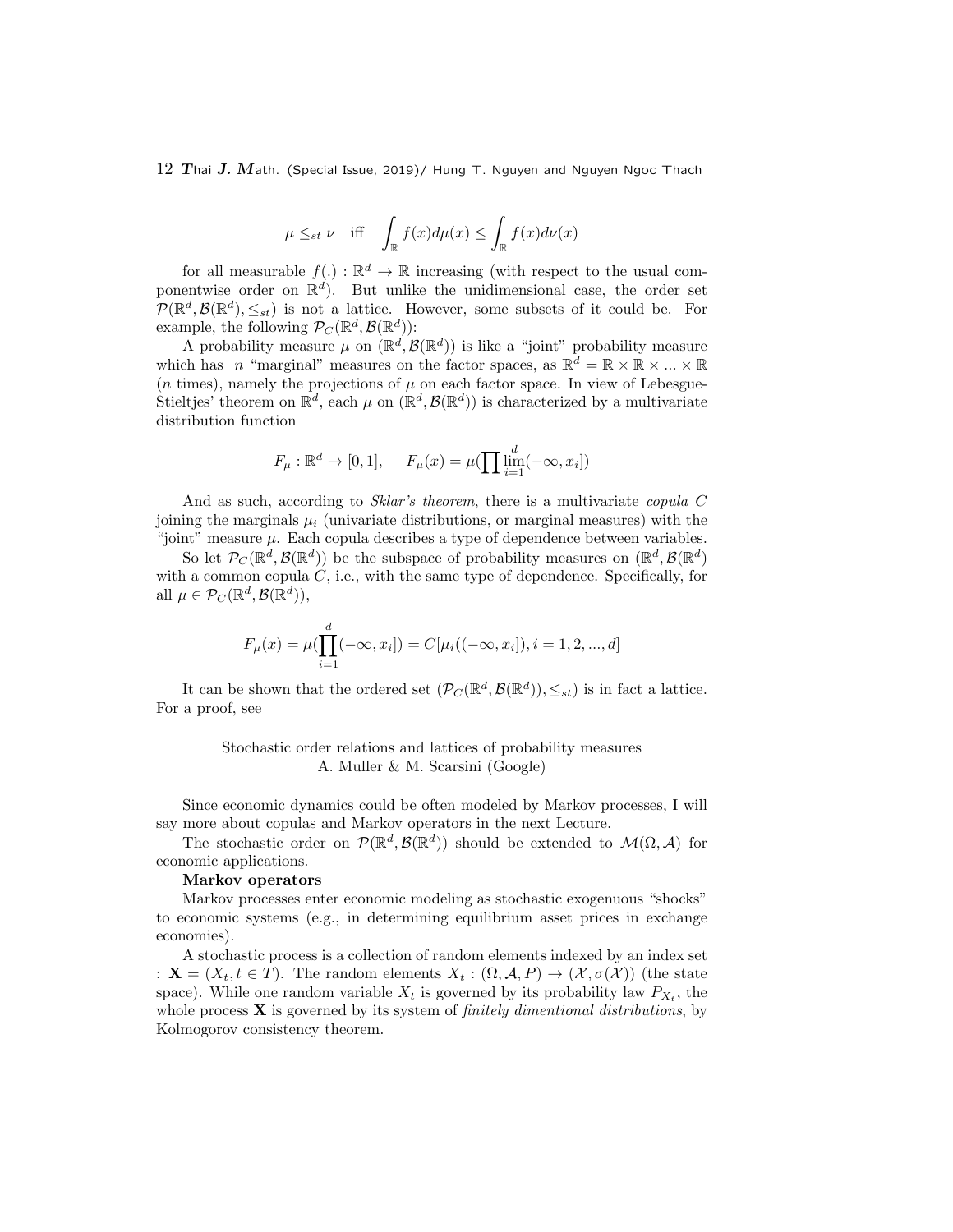Let's start out with a simple type of stochastic processes: *Discrete-time Markov chains on a finite state space.*

Here,  $\mathbf{X} = (X_n, n \ge 0)$ , and  $(\mathcal{X}, \sigma(\mathcal{X})) = (\{1, 2, ..., k\}, 2^{\{1, 2, ..., k\}}).$ 

The so-called Markov property says that the future depends only on the present, and not the past.Specifically,

$$
P(X_{n+1} = j | X_0, X_1, ..., X_n = i) = P(X_{n+1} = j | X_n = i) = p_{ij}
$$

If the initial distribution of  $X_o$  is  $\pi_o$  (as a density on  $\mathcal{X} = \{1, 2, ..., k\}$  or equivalently a probability measure of  $2^{\mathcal{X}}$ ), then all finitely dimensional distributions are determined via the transistion matrix  $p = [p_{ij}]_{k \times k}$ . Note that p is a stochastic matrix, i.e.,  $p_{ij} \geq 0$ , and for each row *i*,  $\sum_j p_{ij} = 1$  which is the probability that, if at present, the chain is in state *i*, then the next state will be in some state.

$$
P(X_0 = i_0, X_1 = i_1, ..., X_n = i_n) =
$$
  
\n
$$
P(X_n = i_n | X_0 = i_0, ..., X_{n-1} = i_{n-1}) P(X_0 = i_0, ..., X_{n-1} = i_{n-1})
$$

$$
= P(X_n = i_n | X_{n-1} = i_{n-1}) P(X_o = i_o, X_1 = i_1, ..., X_{n-1} = i_{n-1})
$$
  
=  $p_{i_{n-1}i_n} P(X_o = i_o, X_1 = i_1, ..., X_{n-1} = i_{n-1})$ 

= *....*(by Markov property)

$$
=p_{i_{n-1}i_n}...p_{i_oi_1}\pi_o(i_o)
$$

We are interested in knowing whether or not, after a long time, the chain will attain a (steady) stationary mode. Note that, as a stochastic process, the chain will be strictly stationary when all  $X_n$  have the same distribution. What is the limiting distribution of the chain?, i.e.,  $\lim_{n\to\infty} P(X_n = j) = \pi_j$ ,  $j \in \mathcal{X}$ ? noting that

$$
P(X_n = j) = \sum_{i \in \mathcal{X}} \pi_o(i) p_{ij}^n
$$

where  $p_{ij}^n = P(X_n = j | X_0 = i)$  (the *n−* step transition).

To determine the limiting distribution  $\pi(.)$ , we observe that it is "invariant" (with respect to the operator (a self map)  $T : \pi(.) \to \sum_{i \in \mathcal{X}} \pi(i) p_{ij}$  on the space of probability measures on the finite set *X*), i.e., for each  $j \in \mathcal{X}$ ,  $T\pi = \pi$ :

$$
\pi(j) = \sum_{i \in \mathcal{X}} \pi(i) p_{ij}
$$

Indeed,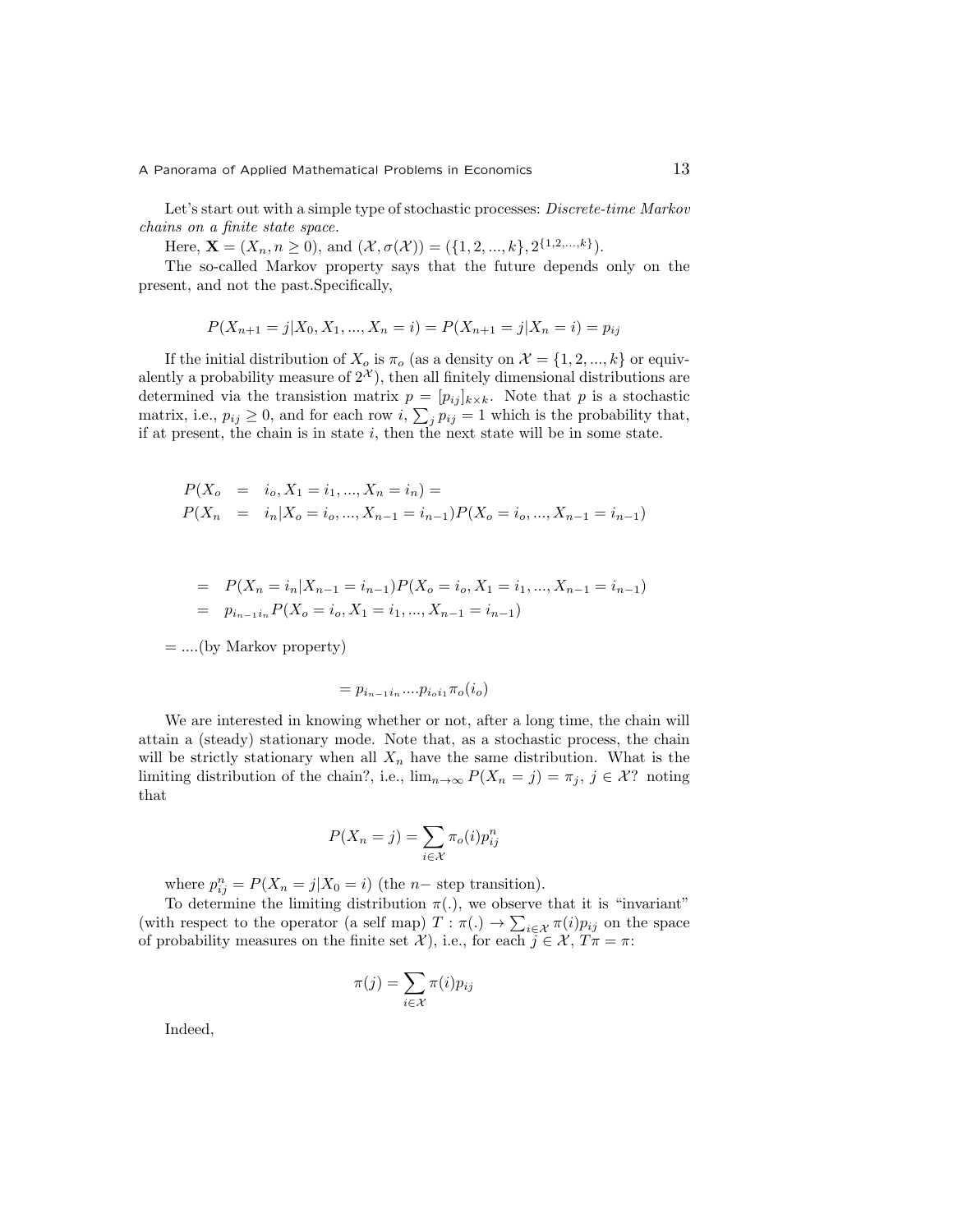$$
\pi(j) = \lim_{n \to \infty} P(X_{n+1} = j) = \lim_{n \to \infty} \sum_{i} P(X_n = i) p_{ij}
$$

$$
= \sum_{i} [\lim_{n \to \infty} P(X_n = i) p_{ij} = \sum_{i \in \mathcal{X}} \pi(i) p_{ij}
$$

It is in fact unique, using a FPT on contraction (viewing the simplex as a metric space with the TV metric), noting that the condition  $p_{ij} > 0$  is satisfied by replacing *p* with  $p^n$ , for some *n* large, where  $p_{ij}^n > 0$ .

Without going into technical details on general Markov processes  $X_t : (\Omega, \mathcal{A}, P) \to$  $(\mathcal{X}, \sigma(\mathcal{X}))$ , we simply replace the stochastic matrix  $p = [p_{ij}]_{k \times k}$  by a "transition" function"  $Q : \mathcal{X} \times \sigma(\mathcal{X}) \to [0,1]$  where  $Q(x,A)$  is the probability that the next state will be in *A* given that it is at state *x* at present.

*Remark.* Let  $(X(t), t \geq 0)$  be a stochastic process, defined on  $(\Omega, \mathcal{A}, P)$  with values in *X*, and let the filtration  $\mathcal{F}_t = \sigma(X(s) : s \leq t)$ . Then  $(X(t), t \geq 0)$  is called a Markov process if

$$
P(X(t+s) \in A | \mathcal{F}_t) = P(X(t+s) \in A | X(t))
$$

The transition function is

$$
Q(s, X(t), A) = P(X(t+s) \in A | \mathcal{F}_t)
$$

Technically, for each  $A \in \sigma(\mathcal{X})$ ,  $x \to Q(x, A)$  is measurable, and for each  $x \in \sigma(\mathcal{X})$ , the set-function  $A \to Q(x, A)$  is a probability measure on  $(\mathcal{X}, \sigma(\mathcal{X}))$ , denoted as  $Q(x, dy)$ .

We can define two operators associated with *Q*:

(i)  $T: f \to \int_{\mathcal{X}} f(y)Q(x, dy) = (Tf)(x)$ 

(ii)  $T^*: \mu \in \mathcal{P}(\mathcal{X}, \sigma(\mathcal{X})) \to (T^*\mu)(A) = \int_{\mathcal{X}} Q(x, A) d\mu(x) \in \mathcal{P}(\mathcal{X}, \sigma(\mathcal{X})).$ 

Of course, in investigating fixed points, we need to ensure that the above operators are self maps.

With appropriate function spaces for *f*, e.g., the space of bounded, continuous functions on  $\mathcal X$  (say, a metric space)  $C(\mathcal X)$ , a Banach space with the sup norm, the above (Markov) operators could be self maps*, depending on Q.*

Similarly to the finite case, a probability measure  $\mu \in \mathcal{P}(\mathcal{X}, \sigma(\mathcal{X}))$  is invariant with respect to  $T^*$  (a fixed point) when, for all  $A \in \sigma(\mathcal{X})$ ,

$$
\mu(A) = \int_{\mathcal{X}} Q(x, A) d\mu(x)
$$

The economic interpretation is this. If an economy governed by a Markov process begins where the probability distribution of states is invariant, then it will maintain that same distribution in all future periods.

For example, the transition function *Q* is said to satisfy the Feller property if *T* on  $C(\mathcal{X})$  is a self map. For example, if  $\mathcal{X}$  is a compact subset of  $\mathbb{R}^d$ , and *Q* has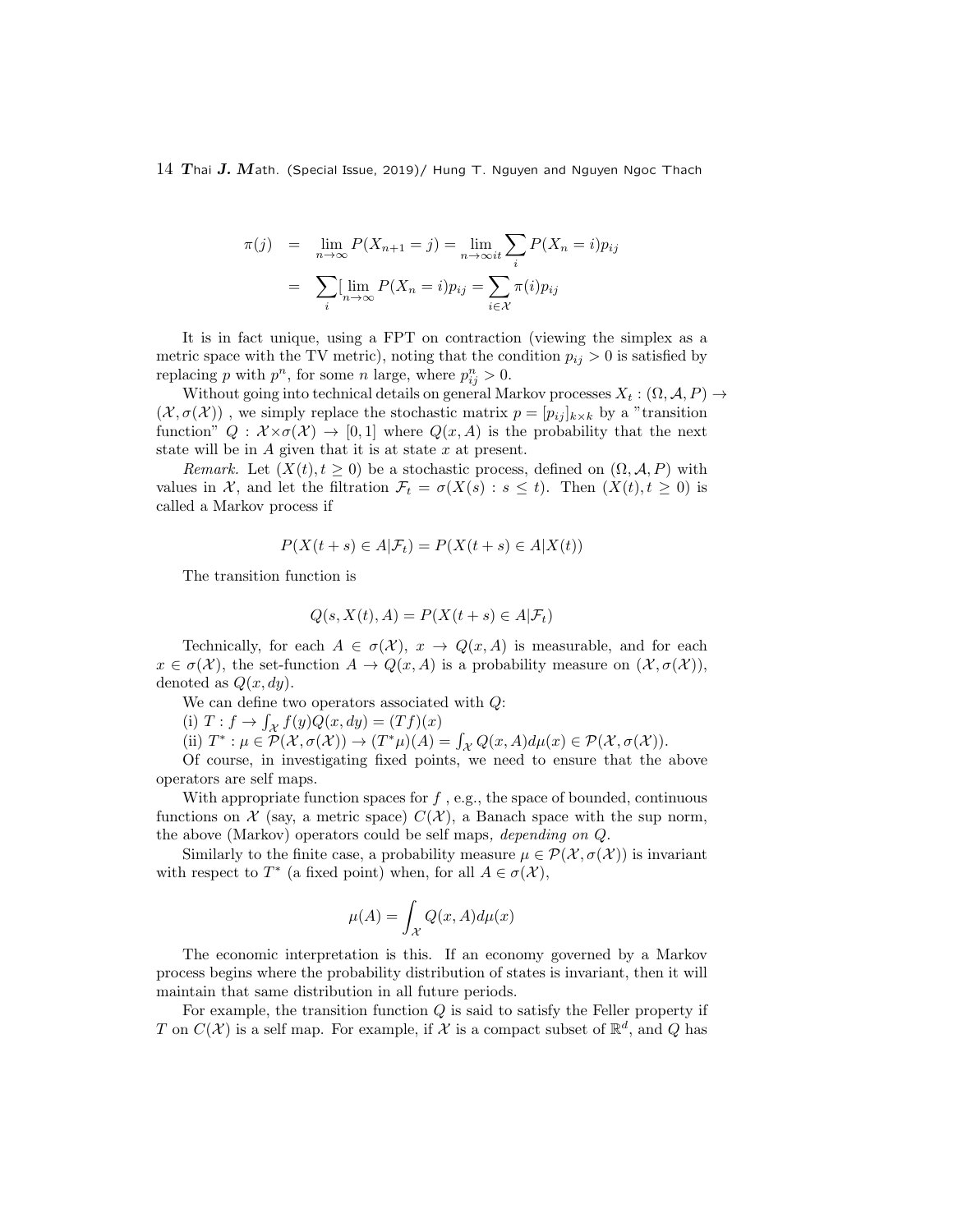the Feller property, then there exists a probability measure on  $(\mathcal{X}, \sigma(\mathcal{X}))$  which is invariant under *Q*.

The monotonicity of  $Q$ , in the sense that its associated  $T$  is monotone:  $f \leq$  $g \implies Tf \leq Tg$ , could be useful to investigate invariant probability measures under *Q*.

Also, some other conditions should be used for this purpose, such as

**Condition D:** the transition function *Q* is said to satisfy the condition D if there exist a finite measure  $\gamma$  on  $(\mathcal{X}, \sigma(\mathcal{X}))$ , an integer  $N \geq 1$ , and a number  $\varepsilon > 0$  such that if  $\gamma(A) \leq \varepsilon$  then  $Q(x, A) \leq 1 - \varepsilon$  for all  $x \in \mathcal{X}$ .

For example, when a *Q* satisfies the condition D, and in addition, if  $\gamma(A) > 0$ , then for each  $x \in \mathcal{X}$ , there exists  $n \geq 1$  such that  $Q^n(x, A) > 0$ , then  $T^*$  has only one invariant probability measure.

Of course, in applications, we need to address:

(a) Does an invariant probability measure exist?

(b) If so, is it unique?

(c) How can an invariant probability measure be calculated?

As such, more research on FPT for Markov transition functions seems "interesting"!

## **4 Social decision issues in economics**

Clearly economic activities and data are affected by economic agents' decisions, among other uncertain information. Thus, technically, while economic time series data can be regarded as uncertain and dynamical systems (i.e., modeled as stochastic processes), they are somewhat different than "natural" stochastic processes by the fact that economic outcomes are influenced by human (e.g., customers) decisions, in the form of choices. Thus, since the birth of quantitative economics, understanding human (cognitive) decisions is essential, leading to a theory of decision (of course, under uncertainty, or incomplete information). Taking human decision-making process into the analysis of economic data is what we know now as *Behavioral Economics*, the topic of the 2017 Nobel Memorial Prize in Economics, awarded to Richard Thaler.

How humans make decisions under uncertainty? It's a question in social science, not natural science. However, it should bear some analogies? Right after providing the new mathematics for quantum mechanics, von Neumann embarked on another new mathematics for social science, with his game theory in 1928 [14]. It was precisely to answer this basic question, leading to the foundations of quantitative economics in 1944. It is his theory of rational decision-making based upon his concept of expected utility (where uncertainty is modeled as Kolmogorov probability, 1933, and not quantum probability!). See, e.g., Kreps [8].

Putting "expected utility" as a way (or a "law") that humans are supposed to follow to make decisions is just a "hypothesis" which, like with physics, need to be confirmed (or validated) by facts. But this is social science, so that the question of whether people actually make decisions in the way predicted by von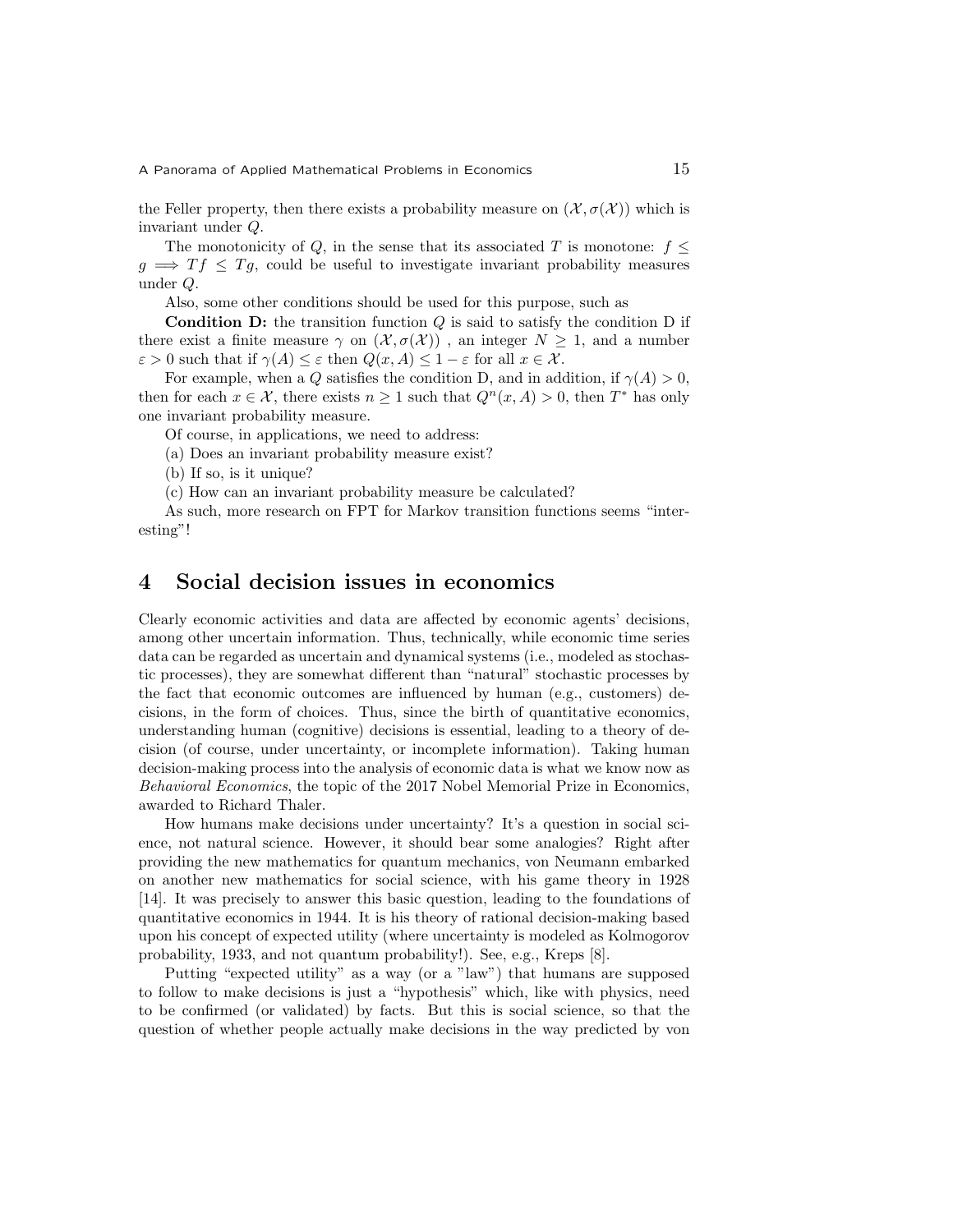Neumann is left to *psychologists*! As we will see, the situation is completely similar to mechanics: While Newtonian mechanics is good for macro-objects, we should turn to quantum mechanics when dealing with micro-objects (particles). The basic assumption of von Neumann's decision theory is rationality of people. But are people always rational? And if they are not, why? Technically speaking, to carry out von Neumann's decision program, people need to have probabilities available to them, which they do not have in general. This is the main reason for a Bayesian approach: just "guess" prior probabilities and then use the Bayesian updating machinery to come up with necessary probabilities (noting that, as far as calculus is concerned, Bayesian probability follows the same calculus of frequentist probability, in particular, obeys the additivity axiom). Psychologists such as Allais (1953), Ellsberg (1961) and Edwards (1968), showed that von Neumann's expected utility as well as Bayesian updating are violated.

To be complete, psychologists added more situations showing that "likelihood" should not be additive. Here is one, the so-called "conjunction fallacy" showing that people seem to model uncertainty by set-functions which are not monotone increasing, and hence cannot be additive probability measures. This is serious for current approaches of "non-additive probabilities" which are still monotone set-functions.

Here is the well-known "Conjunction Fallacy" from the literature (Tversky & Kahneman, 1983). A lady named Linda was known as an active feminist in the past. consider now two events:  $A =$  "She is acitive in the feminist movement",  $B =$ "she is a bank teller". Subjects are asked to guess the likelihoods of  $A, B$ ,  $A \cup B$  and  $A \cap B$ . It turns out that subjects judged  $A \cap B$  is more likely than *B*.

In conclusion, the research question could be: How to model quantitatively the intuitive concept of "likelihood"? The current attempt in behavioral decisionmaking focuses only on relaxing the additivity axiom of Kolmogorov probability, leading to a host of non-additive probability approaches in the literature. However, at least two main characteristics in cognitive decision seems missing: the semantics of likelihood (needed to obtain likelihoods from empirical data) and the so-called "order effects" of information (in human's judgements towards decisions), which, in mathematical terms, means that information (as supplied by consecutive "events") is non commutative.

#### **5. Quantum probability for behavioral economics**

In view of the issues raised in the previous section, current research efforts turn to a concept of probability in quantum mechanics which seems to possess all desirable properties of likelihood used by humans. See e.g., Busemeyer and Bruza [2] and Haven and Khrennikov [7].

Discovering the laws of quantum mechanics was the best achievement of scientists of the 20*th* century. It was about how nature behaves. Although, at the atomic level, nature behaves randomly, physicists arrived at revealing how to compute probabilities of quantum events leading to technological advances as we witnessed in our actual societies.

It is about modeling the uncertainty involved in nature behavior. The concept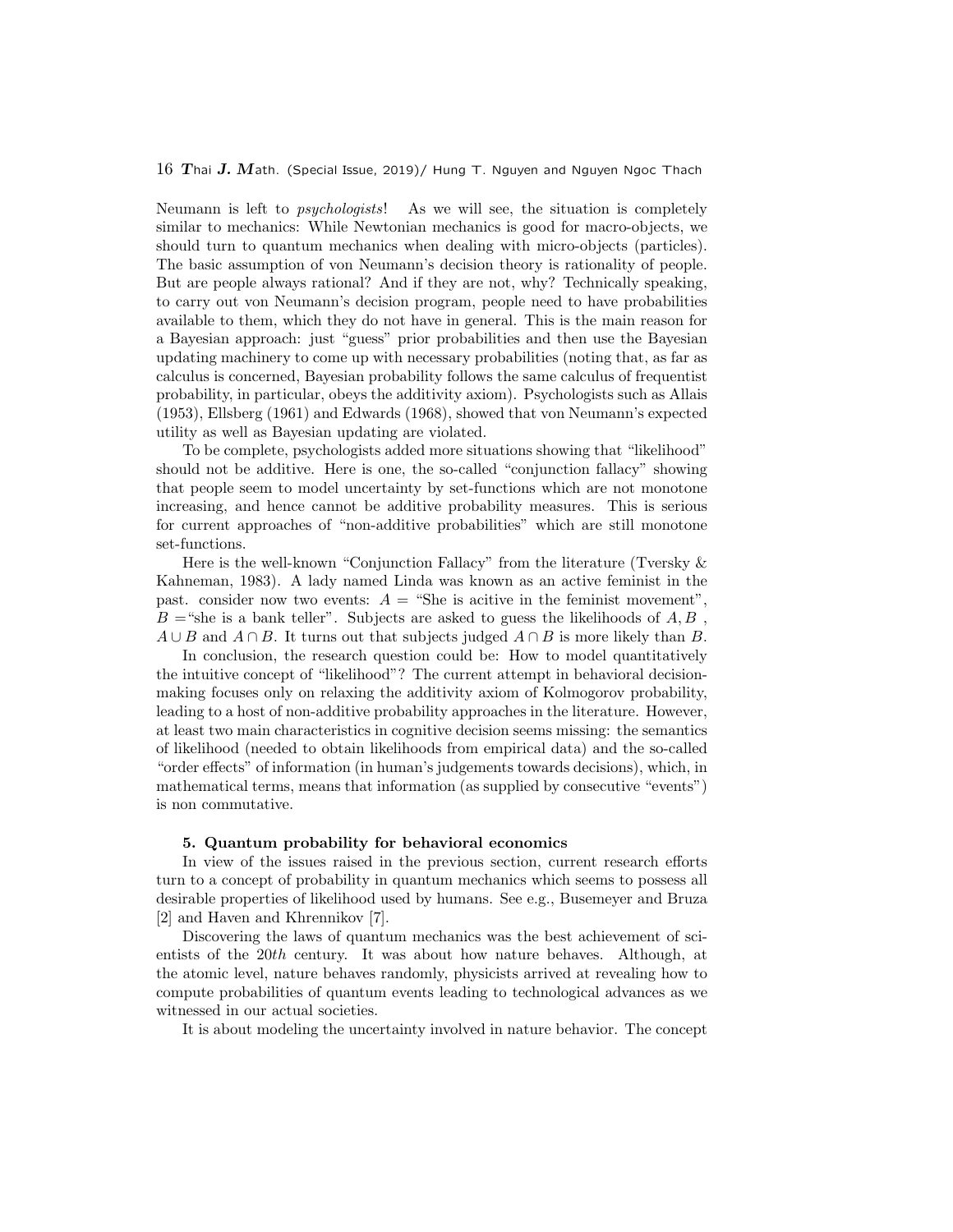of chance is the same as for games of chance, i.e., viewed in a frequentist (objective) interpretation. What is different is the "rules" to compute probabilities of quantum events, due to the very physical observed facts. These differences are mainly the non additivity of the probability measures, and the non commutative of observables (quantum "random variables"). As Richard Feynman has said "and yet, these do not lead to logical inconsistencies", i.e., it is possible to define a concept of probability (to model the type of uncertainty encountered in quantum mechanics) based on some other set of axioms (different from those of Kolmogorov) but keeping the same meaning of chance that we are all familiar off. Specifically, a non addtive probability measure can be axiomatized. Moreover. such a non additive probability measure can be incorporated into a non commutative framework of observables. All this is for the most important thing in our quest to understand the world around us.

As we may have a good idea about the physical world around us, we may not have such an idea bout how people around us behave! Why we are interested about human behavior? Well, many reasons, but, practically, it's because of economics, the thing wich truely affects all of us. It is clear that such a topic should belong to psychology? For sure, it belongs to social sciences. So, having physical sciences aside, we are facing social sciences for various reasons, especially for economics, as self evidence! Understanding how investors will make their financial decisions should be a dream for economists!

The emergence of quantum probability (1927 or so) is a striking phenomenon. Not only quantum probability is non additive, it is also non commutative, a property "stranger" to all probability concepts we had so far (since it's hard to imagine such a property in measuring or assessing uncertainties).

In 1951, at a Berkeley Symposium on Mathematical Statistics and Probability, Richard Feynman gave a talk on quantum probability to probabilists, statisticians and mathematicians about "The concept of probability in quantum mechanics", see Feynman [5], pointing out precisely the "strange" (but natural, i.e., its axioms are not imposed by men, but they are the way nature designed our world!) properties of probability in quantum mechanics (as discovered by physicists): While quantum probability has a frequentist interpretation, it is not additive. It did not ring the bell! Perhaps, probabilists have simply reacted like "It's interesting, it's good to know, but it's not our business, we are concerned with uncertainty not in quantum mechanics". Some time later, in Strasbourg, France, Paul Andre Meyer, appearently motivated by pure mathematical interests, pursued deep research into non commutative probability, specifically addressing probabilists, in Meyer [10]. See also Parthasarathy [12], and Connes [3].

It is striking that, much earlier, physicists were facing the same problem as psychologists, namely the uncertainty encountered in quantum mechanics, as testified by observations, cannot be modeled as Kolmogorov probability since it is non additive and non commutative (in a sense to be specified shortly). What physicists have found is that a new theory of probability, called quantum probability, is nothing else than a natural generalization of Kolmogorov theory. In terms of cognition, this simply means that the axioms of ordinary probability measures are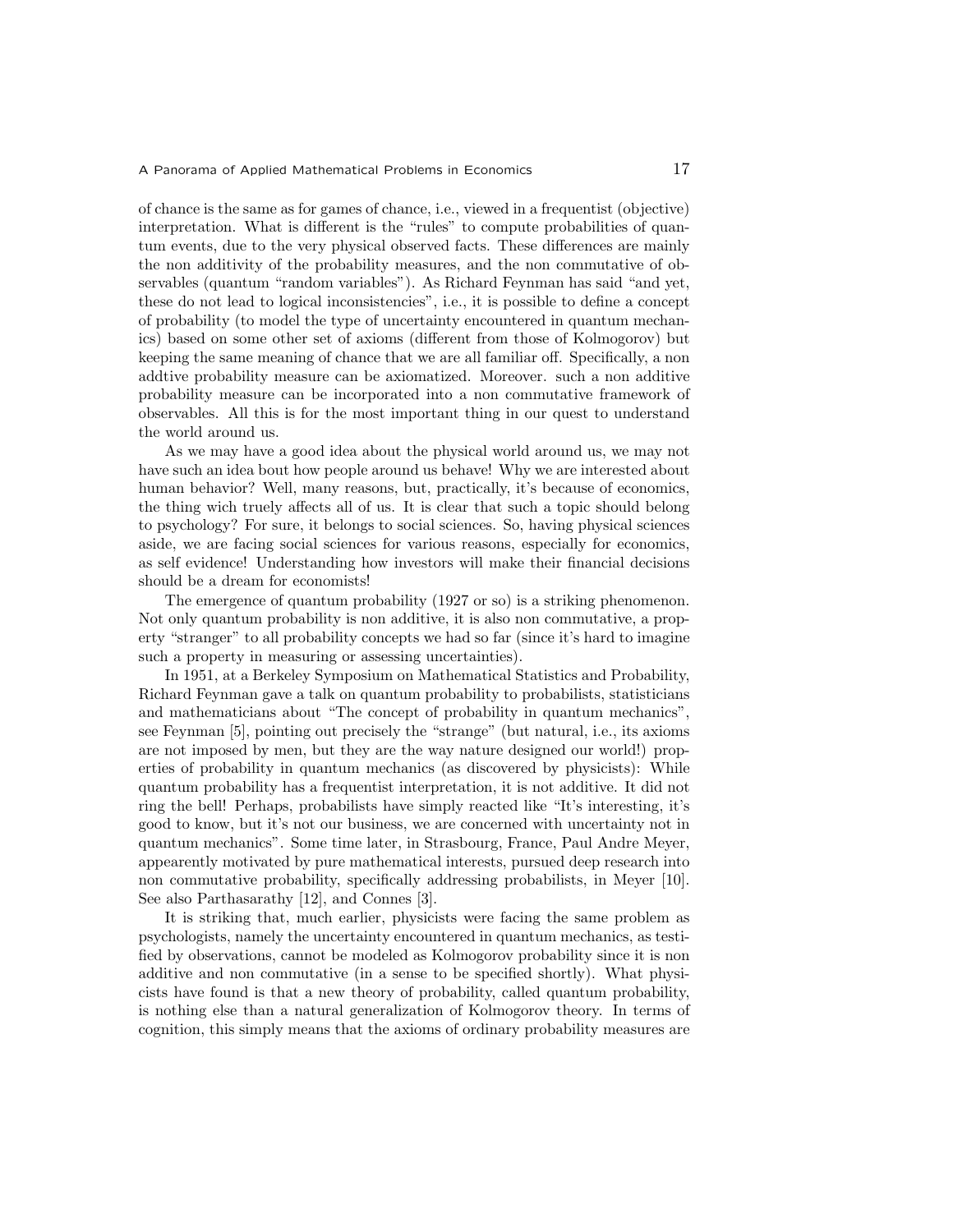too strong for behavioral decision-making.

How to generalize a commutative probability theory to a non commutative theory (which will entails the non additivity)? Perhaps, inspired by this problem that later Alain Connes pursued a general theory of *non commutative geometry.*

Following David Hilbert's advice "What is clear and easy to grasp attracts us, complications deter", let's first consider the simplest case of Kolmogorov probability, namely the finite sample space, representing a random experiment with a finite number of possible outcomes, e.g., a roll of a pair of dice. A finite probability space is a triple  $(\Omega, \mathcal{A}, P)$  where  $\Omega = \{1, 2, ..., n\}$ , say, i.e., a finite set with cardinality *n*, *A* is the power set of  $\Omega$  (events), and  $P : A \rightarrow [0, 1]$  is a probability measure  $(P(\Omega) = 1$ , and  $P(A \cup B) = P(A) + P(B)$  when  $A \cap B = \emptyset$ ). Note that since  $\Omega$  is finite, the set-function *P* is determined by the density  $\rho : \Omega \to [0,1],$  $\rho(j) = P(\{j\})$ , with  $\sum_{j=1}^{n} \rho(j) = 1$ . A real-valued random variable is  $X : \Omega \to \mathbb{R}$ . In this finite case, of course *X−*<sup>1</sup> (*B*(R)) *⊆ A*. The domain of *P* is the *σ−*field *A* of subsets of  $\Omega$  (events) which is Boolean (commutative:  $A \cap B = B \cap A$ ), i.e., *events are commutative*, with respect to intersection of sets. We wish to generalize this setting to a non commutative one, where "extended" events could be, in general, non commutative, with respect to an "extension" of *∩*.

For this, we need some appropriate equivalent representation for all elements in this finite probability setting. Now since  $\Omega = \{1, 2, ..., n\}$ , each function  $X : \Omega \to \mathbb{R}$ is identified as a point in the (finitely dimensional Hilbert) space  $\mathbb{R}^n$ , namely  $(X(1), X(2), ..., X(n))$ <sup>t</sup>, which, in turn, is equivalent to a  $n \times n$  diagonal matrix with diagonal terms  $X(1), X(2), ..., X(n)$ . and zero outside (a special symmetric matrix), i.e.,

$$
X \Longleftrightarrow [X] = \begin{bmatrix} X(1) & & 0 \\ & X(2) & & 0 \\ & 0 & & 0 \\ & & & 0 \end{bmatrix}
$$

The set of such matrices is denoted as  $\mathcal{D}_{o}$  which is a commutative (with respect to matrix multiplication) subalgebra of the algebra of all  $n \times n$  matrices with real entries. As matrices act as (bounded, linear) operators from  $\mathbb{R}^n \to \mathbb{R}^n$ , we have transformed (equivalently) random variables into operators on a Hilbert space.

In particular, for each event  $A \subseteq \Omega$ , its indicator function  $1_A : \Omega \to \{0,1\}$  is identified as an element of  $\mathcal{D}_o$  with diagonal terms  $1_A(j) \in \{0,1\}$ *.As* such, each event *A* is identified as a (orthogonal) projection on R *<sup>n</sup>*, i.e., an operator *T* such that  $T = T^2 = T^*$  (its transpose/ adjoint). Finally, the density  $\rho : \Omega \to [0,1]$ is identified with the element  $[\rho]$  of  $\mathcal{D}_o$  with nonnegative diagonal terms, and with trace  $tr([\rho]) = 1$ . An element of  $\mathcal{D}_{\rho}$  with nonnegative diagonal terms is a positive operator, i.e., an operator *T* such that  $\langle Tx, x \rangle \geq 0$ , for any  $x \in \mathbb{R}^n$ (where  $\lt$ ,  $\lt$   $\gt$  denotes the scalar product of  $\mathbb{R}^n$ ). Such an operator is necessarily symmetric (self adjoint). Thus, a probability density is a positive operator with unit trace. Thus, we have transformed the standard (Kolmogorov) probability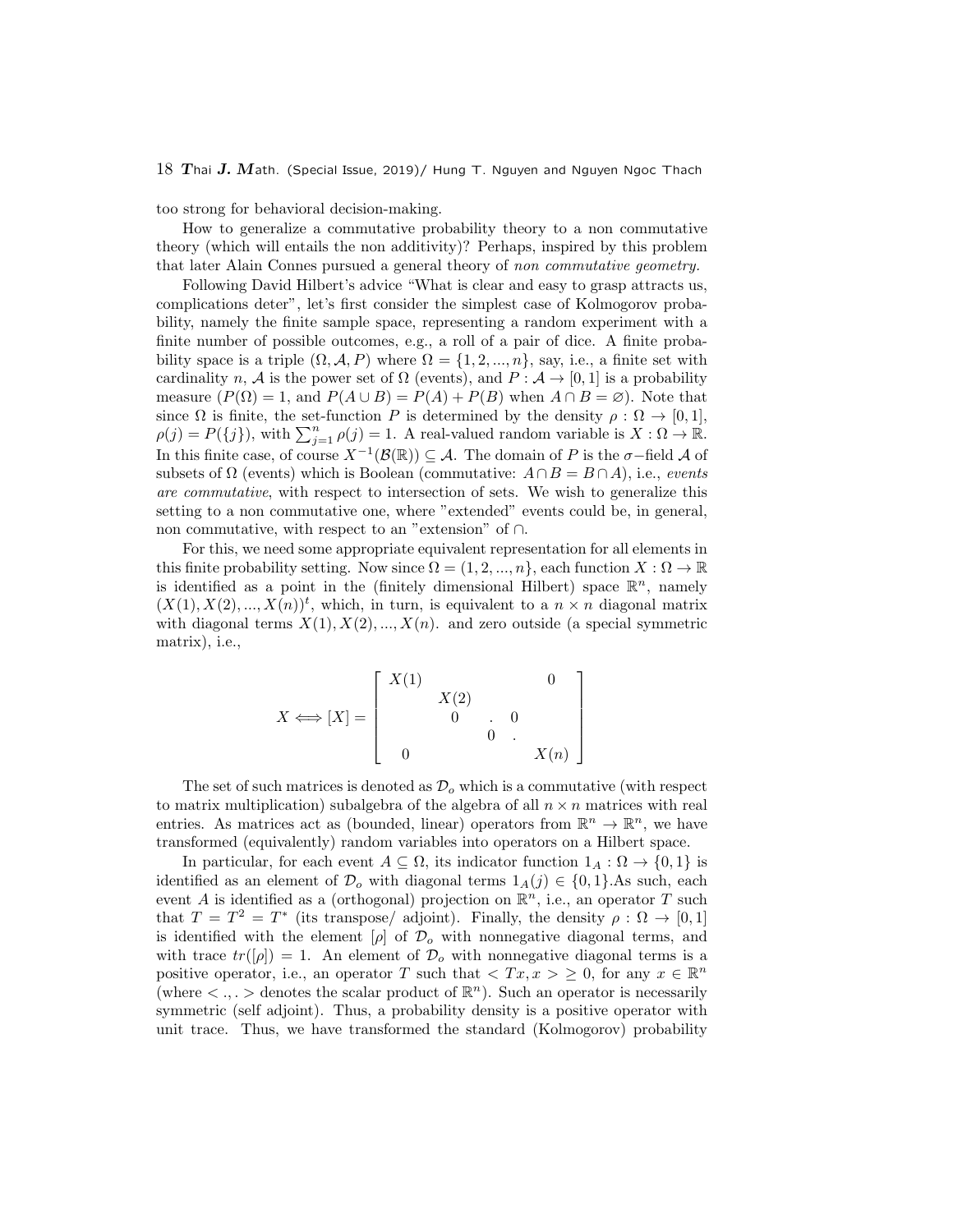space  $(\Omega, \mathcal{A}, P)$ , with  $\#(\Omega) = n$ , into the triple  $(\mathbb{R}^n, \mathcal{P}_o, \rho)$ , where  $\mathcal{P}_o$  denotes the subset of projections represented by elements of *D<sup>o</sup>* (i.e., with 0*−*1 diagonal terms) which represent "ordinary" events; and  $\rho$  (or  $[\rho]$ ), an element of  $\mathcal{D}_o$ , is a positive operator with unit trace.

Now, keeping  $\mathbb{R}^n$  as a finitely dimensional Hilbert space, we will proceed to extend  $(\mathbb{R}^n, \mathcal{P}_o, \rho)$  to a non commutative "probabilty space". It suffices to extend  $\mathcal{D}_0$ , a special set of symmetric matrices, to the total set of all  $n \times n$  symmetric matrices, denoted as  $\mathcal{S}(\mathbb{R}^n)$ , so that a random variable becomes an "observable", i.e., a self-adjoint operator on  $\mathbb{R}^n$ ; an "quantum event" is simply an arbitrary projection on  $\mathbb{R}^n$ , i.e., an element of  $P$  (the set of all projections); and the probability density  $\rho$  becomes an arbitrary positive operator with unit trace. The triple  $(\mathbb{R}^n, \mathcal{P}, \rho)$  is called a (finitely dimensional) *quantum probability space*. We recognize that quantum probability is based upon a new language, not real analysis, but functional analysis (i.e., not on the geometry of  $\mathbb{R}^n$ , but on its non commutative geometry, namely linear operators on it).

The extension of the above to arbitrary  $(\Omega, \mathcal{A}, P)$  essentially involves the replacement of R *<sup>n</sup>* by an infinitely dimensional, complex and separable Hilbert space *H*. For details, see texts like Dirac [4], Meyer [10], Parthasarathy [12].

## **References**

- [1] Baaquie, B.E. (2007) *Quantum Finance,* Cambridge University Press.
- [2] Busemeyer, J. R. and Bruza, P.D. (2012) *Quantum Models of Cognition and Decision,* Cambridge University Press.
- [3] Connes, A. (2010) *Noncommutative Geometry,* Academic Press
- [4] Dirac, P. (1948) *The Principle of Quantum Mechanics,* Clarendon Press, Oxford.
- [5] Feynman, R. (1951) The concept of probability in quantum mechanics, *Berkeley Symposium on Mathematical Statistics and Probability*, 533-541.
- [6] Feynman, R. and Hibbs, A (1965) *Quantum Mechanics and Path Integral*, Dover.
- [7] Haven, E. and Khrennikov, A (2013) *Quantum Social Science*, Cambridge University Press.
- [8] Kreps, D.M. (1988) *Notes on the Theory of Choice,* Westview Press.
- [9] Mazzucchi, S. (2009) *Mathematical Feynman Path Integrals and Their Applications,* World Scientific
- [10] Meyer, P.A. (1995) *Quantum Probability for Probabilists,* Lecture Notes in Mathematics, Springer.
- [11] Nguyen, H.T. (2006) *An Introduction to Random Sets*, Chapman & Hall / CRC Press.